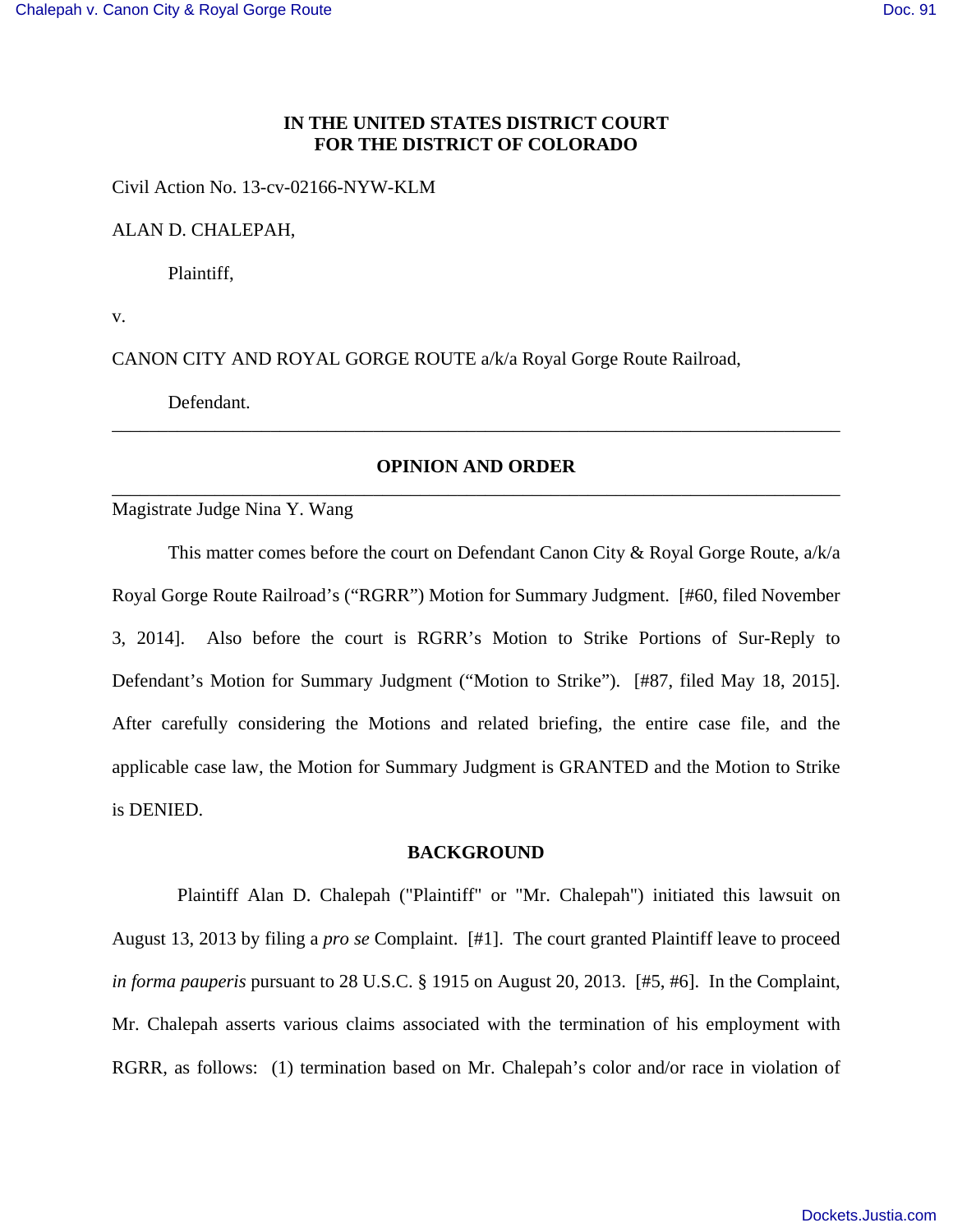Title VII of the Civil Rights Act of 1964 (disparate treatment) [#1 at ¶¶ 19, 32-49]; (2) breach of contract and/or promissory estoppel [*id.* at  $\P$  50-65]; (3) negligence [#1 at  $\P$  66-70]; (4) intentional infliction of emotional distress/harassment [*id.* at ¶¶ 73-78]; (5) intentional interference with contractual relationship [*id.* at ¶¶ 79-85]; and (6) abuse of process [*id.* at ¶¶ 86- 92]. Plaintiff seeks compensatory and exemplary damages and injunctive relief. [*Id.* at 23-24].

In support of his claims, Mr. Chalepah set forth several pages of factual allegations, some of which are recited here. Plaintiff self-identifies as an American-Indian male. [#1 at 3 ¶ 11A]. Beginning on or about May 11, 2007, Mr. Chalepah was employed by RGRR. In 2012, the former Superintendent of Operations announced his resignation and Mr. Chalepah expressed interest in the position to the Assistant General Manager, Glenn Hayes ("Mr. Hayes"). [*Id.* at ¶11B] Subsequently, unbeknownst to Mr. Chalepah, the position of Superintendent of Operations was divided into two positions: a Manager of Operations and a Chief Mechanical Officer. [*Id.* at 4 ¶ 11C] Mr. Chalepah was not interviewed for either position, and the position of Manager of Operations was filled by Devon Cacy ("Mr. Cacy"), an individual who had less experience than Mr. Chalepah. [*Id.* at 4 ¶ 11E.] Mr. Chalepah was displeased with the fact that he was neither interviewed for nor given the position. [*Id.* at ¶ 11F]

On or about November 1, 2012, Mr. Chalepah confided in Mr. Cacy, a personal friend, that he was upset and was contemplating contacting the Equal Employment Opportunity Commission ("EEOC"). [*Id.* at ¶ 11G]. Mr. Chalepah does not know whether Mr. Cacy, in turn, told any of the supervisors at RGRR of his intent to contact the EEOC. [*Id.*] On or about November 5, 2012, Mr. Chalepah received a text message from his supervisor to hurry and return with a company gas card because another employee needed to fuel a work truck. [*Id.* at ¶ 11I]. He responded "no s\*\*t why don't he drive down here." [*Id.*] On or about November 5, Mr.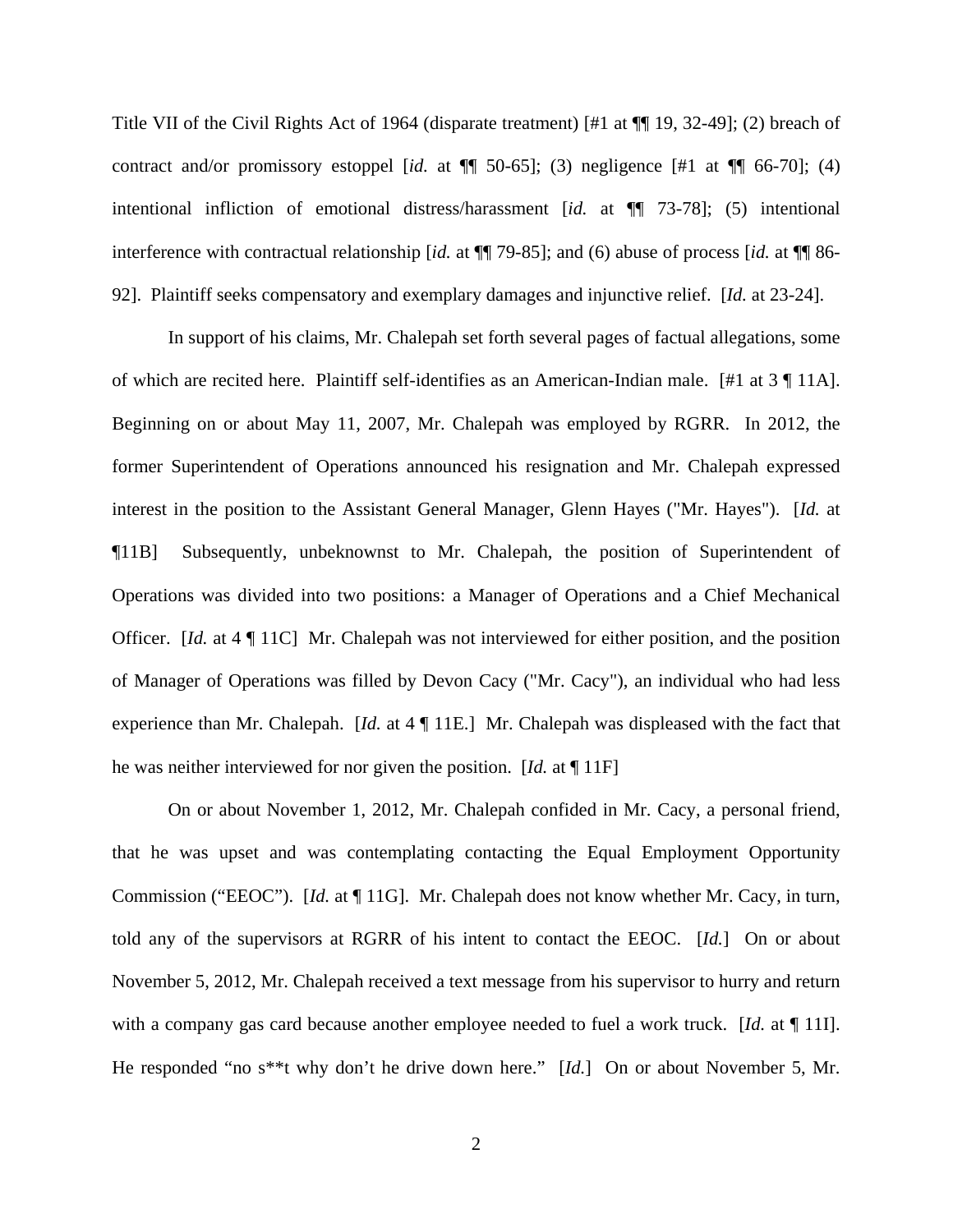Chalepah was suspended by RGRR through Mr. Hayes and Jennifer Keegan ("Ms. Keegan"), an RGRR Human Resources representative, based in part on the text and unspecified "things that have come to [the] attention [of RGRR management]." [*Id.* at ¶ 11L]. Mr. Chalepah was then terminated a day or two later after he purportedly contacted two employees, Thomas Prather and Wayne Gay ("Mr. Gay"), to create conflict and "help to build a case against the company." [*Id.* at ¶¶ 11M-N.] The Complaint contains no allegation that Mr. Chalepah had filed any complaint with the EEOC or made any direct complaint to either Mr. Hayes or Ms. Keegan that RGRR had terminated him due to his race.

On September 16, 2013, RGRR filed an Answer [#14] and the Parties consented to the jurisdiction of a United States magistrate judge. [#15]. The case was subsequently referred to Magistrate Judge Boland for all purposes pursuant to 28 U.S.C. § 636(c), Fed. R. Civ. P. 73, and D.C.COLO.LCivR 72.2. [#19]. The matter was reassigned to the undersigned Magistrate Judge on February 10, 2015. [#78].

On October 30, 2013, Judge Boland presided over a Scheduling Conference at which he ordered the Parties to amend pleadings on or before December 13, 2013, complete discovery by April 30, 2014, file dispositive motions by May 30, 2014, and prepare for a Final Pretrial Conference to be held August 7, 2014. [#27, #28, #29]. The court also set a four-day trial to begin September 15, 2014. [#31]. At that time, Mr. Chalepah appeared *pro se*. [*Id.*]Plaintiff subsequently filed a Motion for appointment of voluntary counsel, which the court granted on December 20, 2013. [#36, #37].

On March 29, 2014, Plaintiff's current counsel, Titus Peterson ("Plaintiff's counsel" or "Mr. Peterson"), was appointed pursuant to the United States District Court's Pilot Program to Implement a Civil Pro Bono Panel. [#39]. Mr. Peterson entered his appearance on May 2, 2014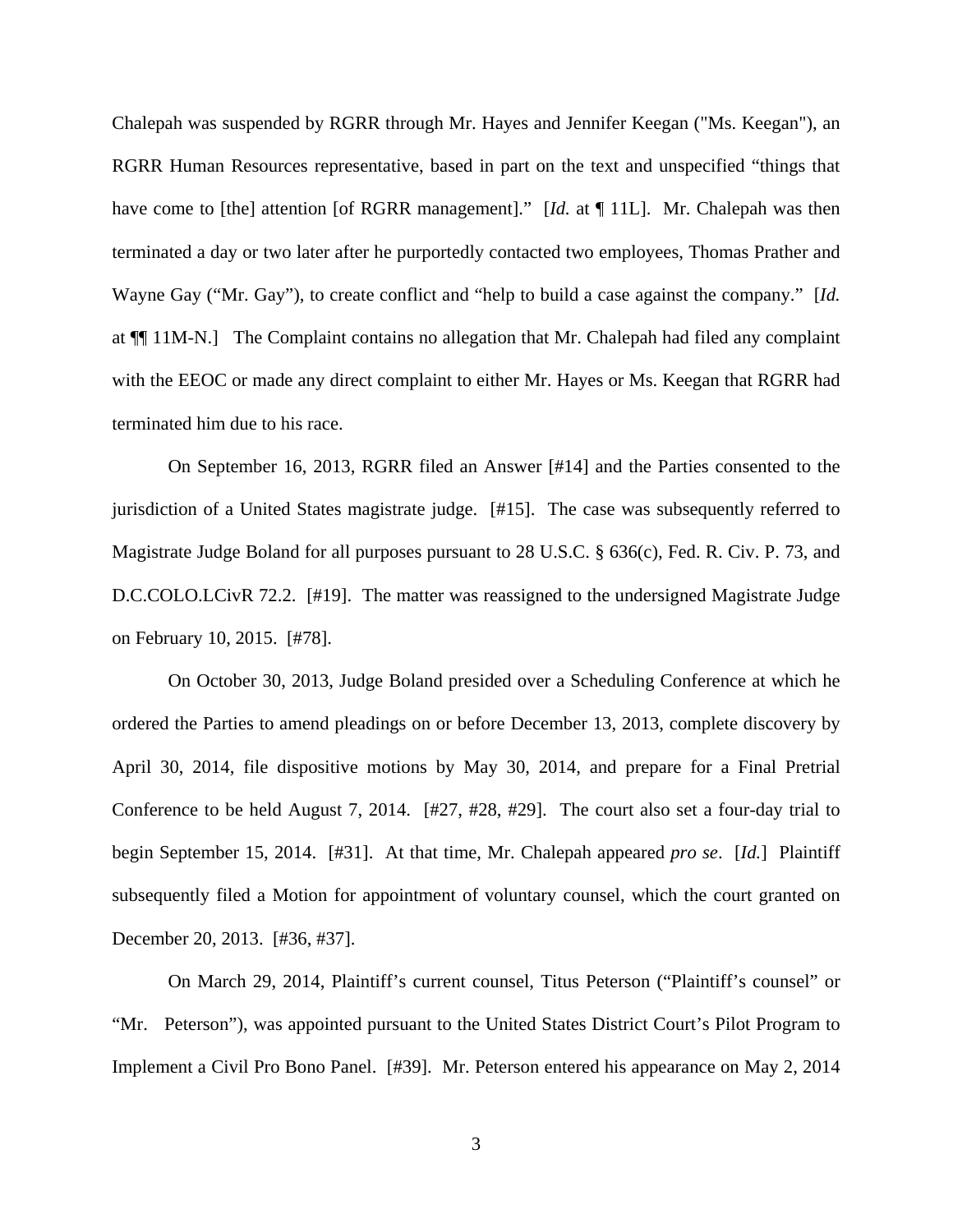[#40], and on May 14, 2014 filed a Motion to Continue Trial [#41], Motion for Extension of Time to Conduct Discovery and File Dispositive Motions [#42], and Motion for Hearing regarding the status of the case [#43]. On June 2, 2014, the court held a Motions Hearing and Status Conference at which Judge Boland extended the discovery cut-off date to October 3, 2014 and the dispositive motion deadline to November 3, 2014, and vacated the trial date. [#48, #50].

On November 3, 2014, RGRR filed the pending Motion for Summary Judgment along with seventeen attachments. [#60 - #66]. On November 23, 2014, Plaintiff, through his counsel, filed a Response to the Motion for Summary Judgment in which he concedes the claims for breach of contract and/or promissory estoppel, negligence, and intentional interference with contractual relationship, leaving only the claims for (1) discrimination based on race and/or color in violation of Title VII of the Civil Rights Act ("discrimination claims"), (2) intentional infliction of emotional distress/harassment, and (3) abuse of process. [#69 at 24]. The Response is supported in large part by a single-paragraph affidavit that states Plaintiff reviewed the verified facts section contained therein and "swear[s] that these facts are true." [#69 and #69-1]. RGRR filed its Reply on December 11, 2014. [#74].

On December 19, 2014, Plaintiff filed a Motion for Leave to file Amended Response to Defendant's Motion for Summary Judgment ("Motion for Leave"), arguing that the inexperience of Plaintiff's counsel in federal court justified amendment.<sup>1</sup> [#75]. Concerned about the representations made in the Motion for Leave, the court held a hearing on April 24, 2014 and required Mr. Chalepah to appear in person. [#82]. After he confirmed that he wished to proceed with Mr. Peterson, the court permitted Plaintiff to file a Sur-Reply of not more than ten pages on

<sup>&</sup>lt;sup>1</sup> Plaintiff earlier referred to the inexperience of and other demands upon his counsel in moving to amend his Complaint, which this court denied. *See* [#57, #83]. This court granted a Second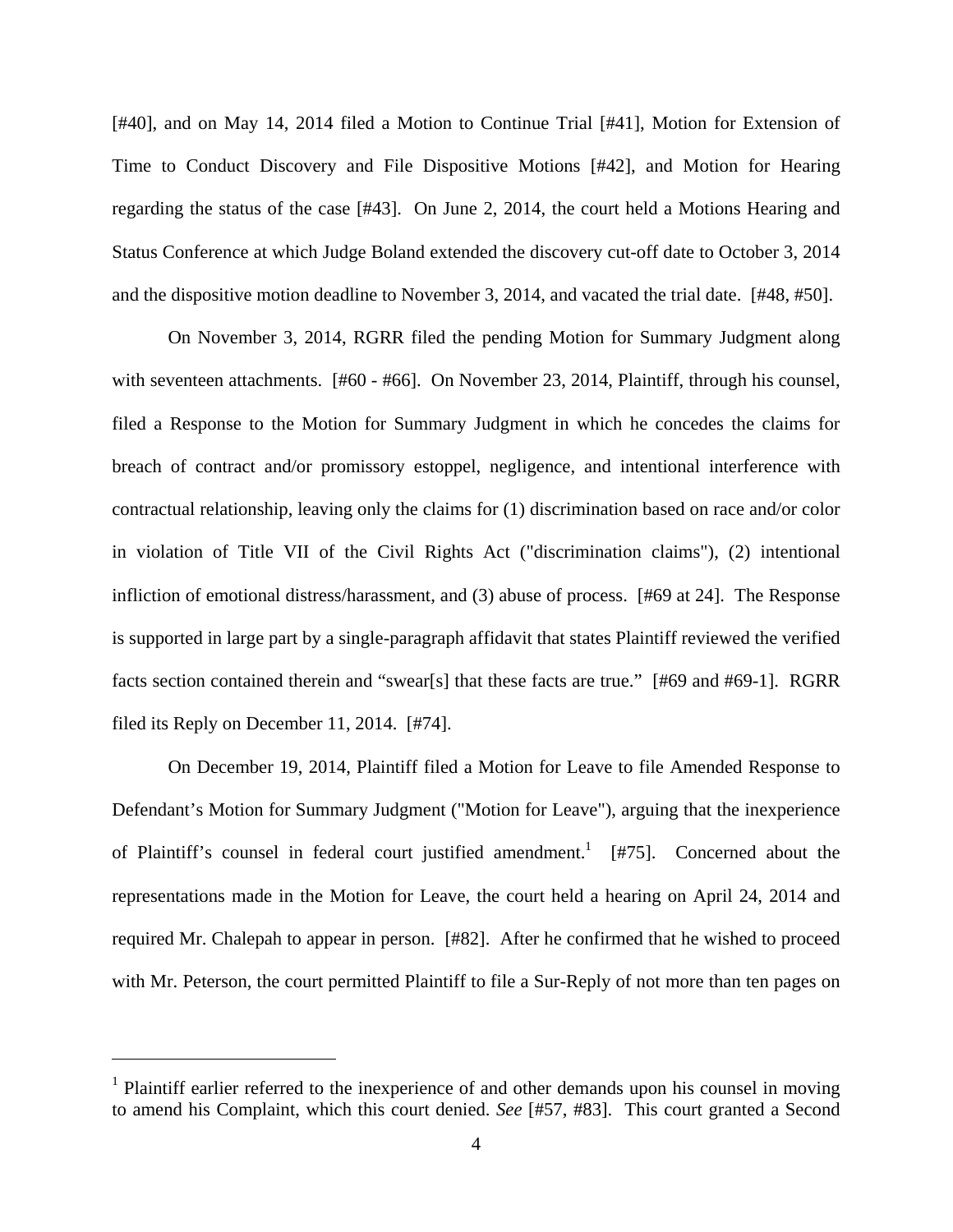or before May 8, 2015 to address facts that he intended to dispute specifically but perhaps did not through his affidavit, but otherwise denied Plaintiff's Motion for Leave. [#82]. *See* Fed. R. Civ. P. 56(e)(1). Plaintiff timely filed a Sur-Reply. [#94]. On May 18, 2015, RGRR filed the pending Motion to Strike. [#87]. Plaintiff opposed the Motion to Strike on June 12, 2015 [#89], and RGRR filed a Reply on June 29, 2015 [#90].

## **STATEMENT OF UNDISPUTED FACTS**

 Mr. Chalepah submitted approximately 360 pages of exhibits in response to RGRR's Motion for Summary Judgment. Despite sorting through these voluminous documents, the court has not found, and Plaintiff has not specifically pointed out, any admissible evidence that creates a genuine issue of material fact with respect to his remaining claims of (1) discrimination; (2) intentional infliction of emotional distress; or (3) abuse of process. For instance, Plaintiff asserts throughout his Response that Mr. Cacy was not qualified, or was less qualified than he, for the Operations Manager position. *See* [#69 at 2 and 9 at ¶ 21 ("Mr. Cacy had less tenure on the job and less experience on the job than Mr. Chalepah.")]. However, Plaintiff never points to any evidence that time on the job was the primary consideration for the hiring decision, or that Mr. Cacy did not meet the minimum qualifications or could not perform the functions of the job. *See Downes v. Beach*, 587 F.2d 469, 472 (10th Cir. 1978) (explaining that on summary judgment, the trial court "is not required to consider what the parties failed to point out"). As a result, Defendant's proposed facts that are appropriately supported by citations to the record (as set forth below), to which Plaintiff has not pointed to specific, admissible evidence to challenge, are considered uncontroverted.

Motion to Amend Complaint [#80] on May 12, 2015, to the extent Plaintiff sought to add a demand for a jury trial. [#86].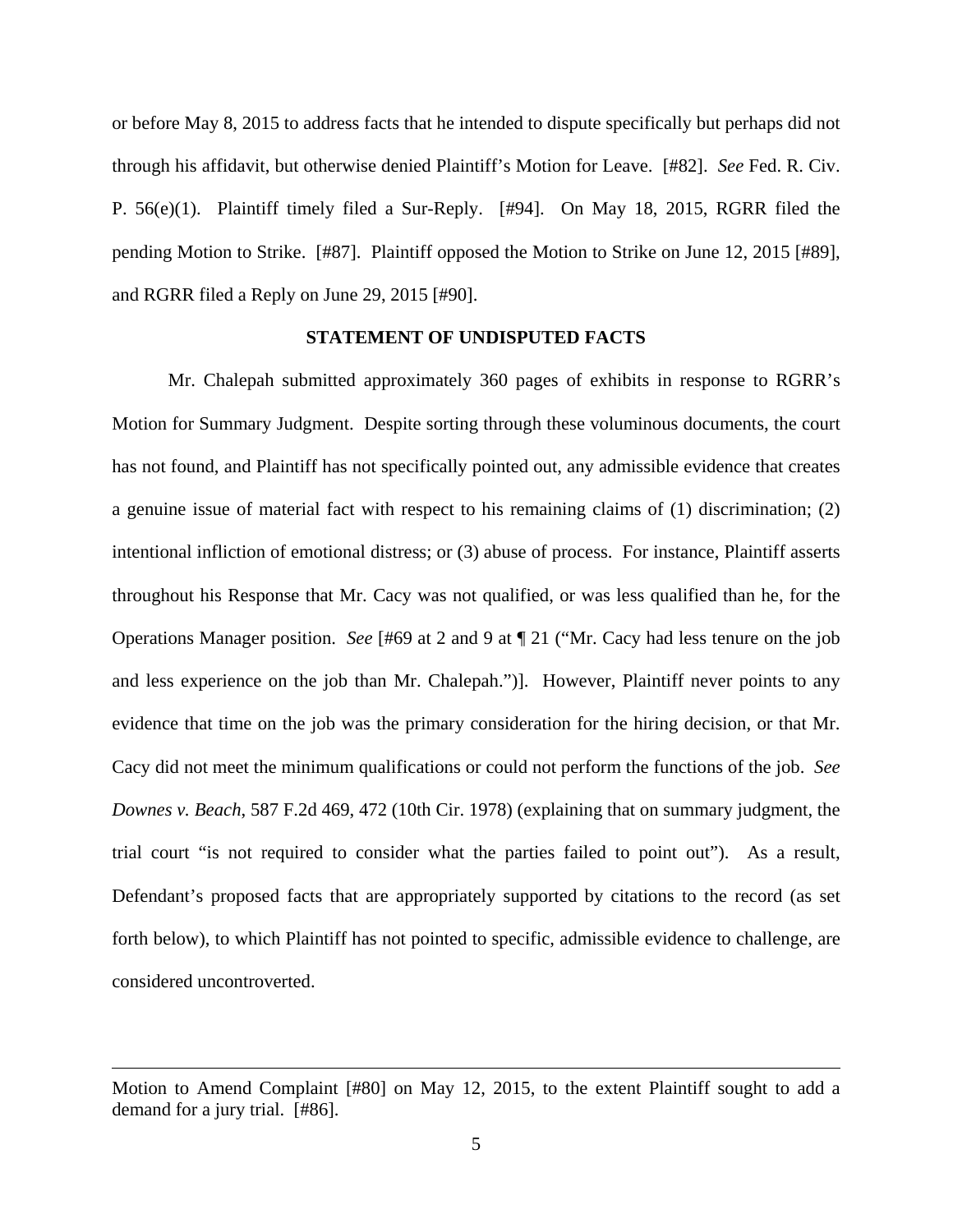In addition, RGRR asserts in its Motion for Summary Judgment that its First Requests for Admission should be deemed admitted because Plaintiff did not respond or object to them, and at no point requested additional time to do so. [#60 at 11]. Rule 36 of the Federal Rules of Civil Procedure provides:

A matter is admitted unless, within 30 days after being served, the party to whom the request is directed serves on the requesting party a written answer or objection addressed to the matter and signed by the party or its attorney. A shorter or longer time for responding may be stipulated to under Rule 29 or be ordered by the court.

Fed. R. Civ. P. 36(a)(3). A matter admitted under Rule 36 "is conclusively established unless the court, on motion, permits the admission to be withdrawn or amended." *Id.* at 36(b). RGRR served Plaintiff with the Requests for Admission on March 28, 2014, at which time Plaintiff was proceeding *pro se*. *See* [#62-1]. Mr. Peterson was appointed to represent Plaintiff the following day [#39], though did not enter his appearance in this matter until May 2, 2014 [#40], after which discovery was extended to October 3, 2014. As an initial matter, *pro se* litigants must follow the same rules of procedure that govern other litigants. *Nielsen v. Price,* 17 F.3d 1276, 1277 (10th Cir. 1994). Mr. Chalepah asserts in his Response, filed November 23, 2014, that he simply forgot to give the Requests for Admissions to Mr. Peterson and that the Motion for Summary Judgment was "the first time Plaintiff's counsel can recall ever being made aware of late 'Admissions.' This is not to say that it might not have occurred." [#69 at 20]. And yet Plaintiff did not move the court pursuant to Rule 36(a)(3) for additional time to respond or object to the Requests for Admissions, or pursuant to Rule 36(b) to amend or withdraw the admissions<sup>2</sup> –

<sup>&</sup>lt;sup>2</sup> Subject to Rule 16(e), the court may permit withdrawal or amendment if (1) it would promote the presentation of the merits and if (2) the court is not persuaded that it would prejudice the requesting party in maintaining or defending the action. *Id.* The prejudice contemplated by Rule 36(b) is more than simply inconvenience to the party. *See Raiser v. Utah County*, 409 F.3d 1243, 1246 (10th Cir. 2005). Instead, "the prejudice relates to the difficulty a party may have in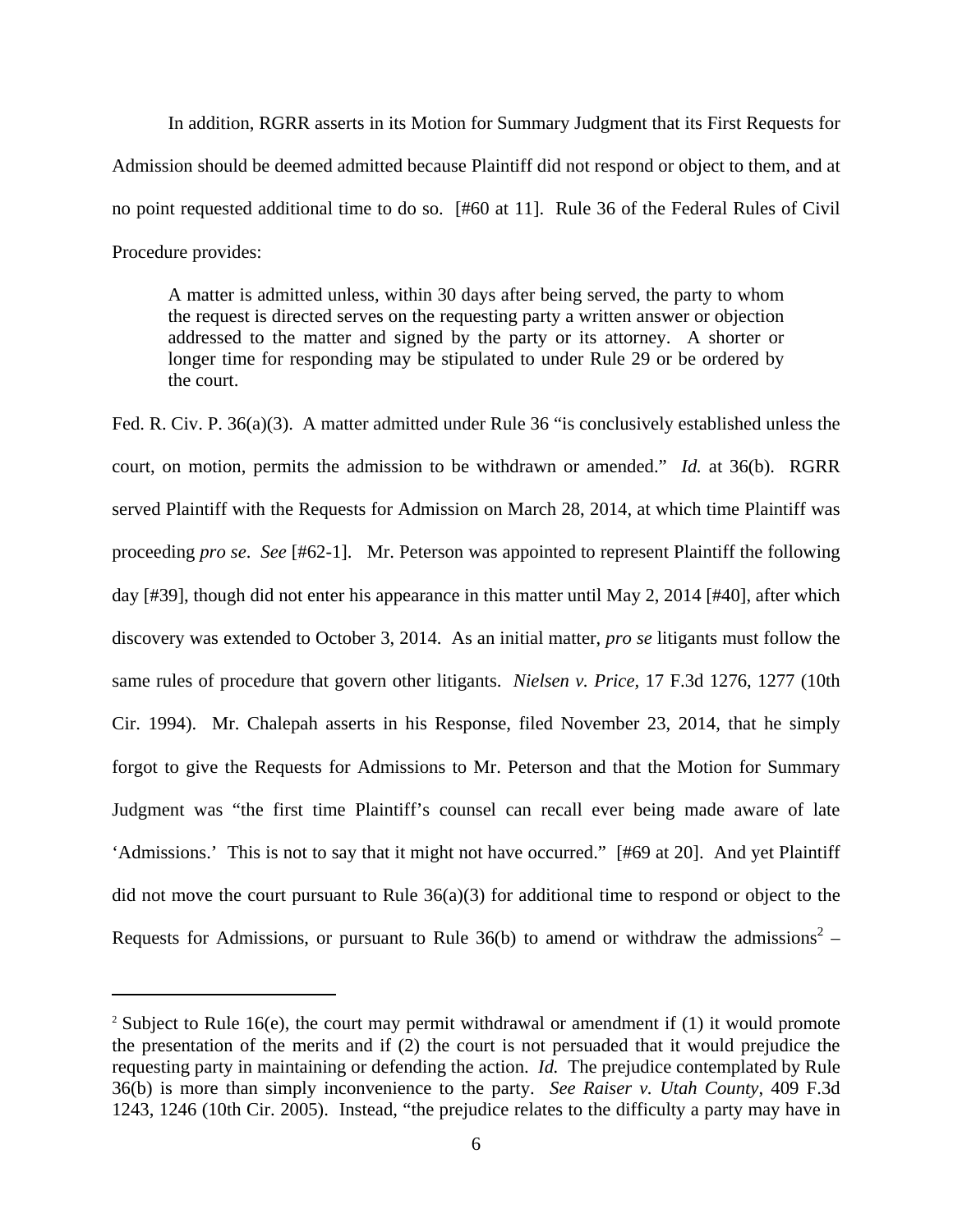despite RGRR's argument in its Motion that admission of the eight requests should result in an award of summary judgment to it on multiple claims. [#60 at 12-13]. Accordingly, Defendant's First Requests for Admission are deemed admitted.

## Plaintiff's Employment with RGRR

RGRR is an independently owned Colorado company that operates a scenic train service through the Royal Gorge canyon near Canon City, Colorado. [#61-1 at ¶ 2]. RGRR also provides special events, tours, and meal services to its customers and guests. [*Id.*] Mr. Chalepah began working for RGRR on May 11, 2007 as a cook. [*Id.* at ¶ 5]. He worked as a cook and a conductor between February 2008 and April 2010, with a layoff between January 15, 2009 and March 21, 2009.  $[Id.; #61-4 \text{ at } 4, 57:25-58:2^3]$ . Mr. Chalepah began working as a full-time conductor on April 14, 2010 and became an engineer in October 2011. [#61-1 at ¶ 5; #61-4 at 4, 60:21-23]. Plaintiff worked as an engineer until RGRR terminated his employment on November 7, 2012. [#61-1 at ¶ 5].

 As a conductor, Mr. Chalepah was responsible for helping the engineers operate the train, ensuring the safety of passengers, and addressing any emergencies that arose on the train. [#61-4 at 4, 60:2-7]. As an engineer, Mr. Chalepah was responsible for operating the train and occasionally performing duties of conductor. [*Id.* at 60:17-20]. Plaintiff enjoyed working as a conductor and an engineer and prior to his termination sought certification as a "Designated Service Lead Engineer." [*Id.* at 58:16-59:3]. RGRR does not have a position with the title of Designated Service Lead Engineer, but it does appoint an employee with the title of Designated Supervisor of Locomotive Engineers ("DSLE"), which is a designation required by the Federal

proving its case, *e.g.*, caused by the unavailability of key witnesses, because of the sudden need to obtain evidence with respect to the questions previously deemed admitted." *Id.*

 $3$  Citations to deposition transcripts reflect the page and line assigned within the transcript.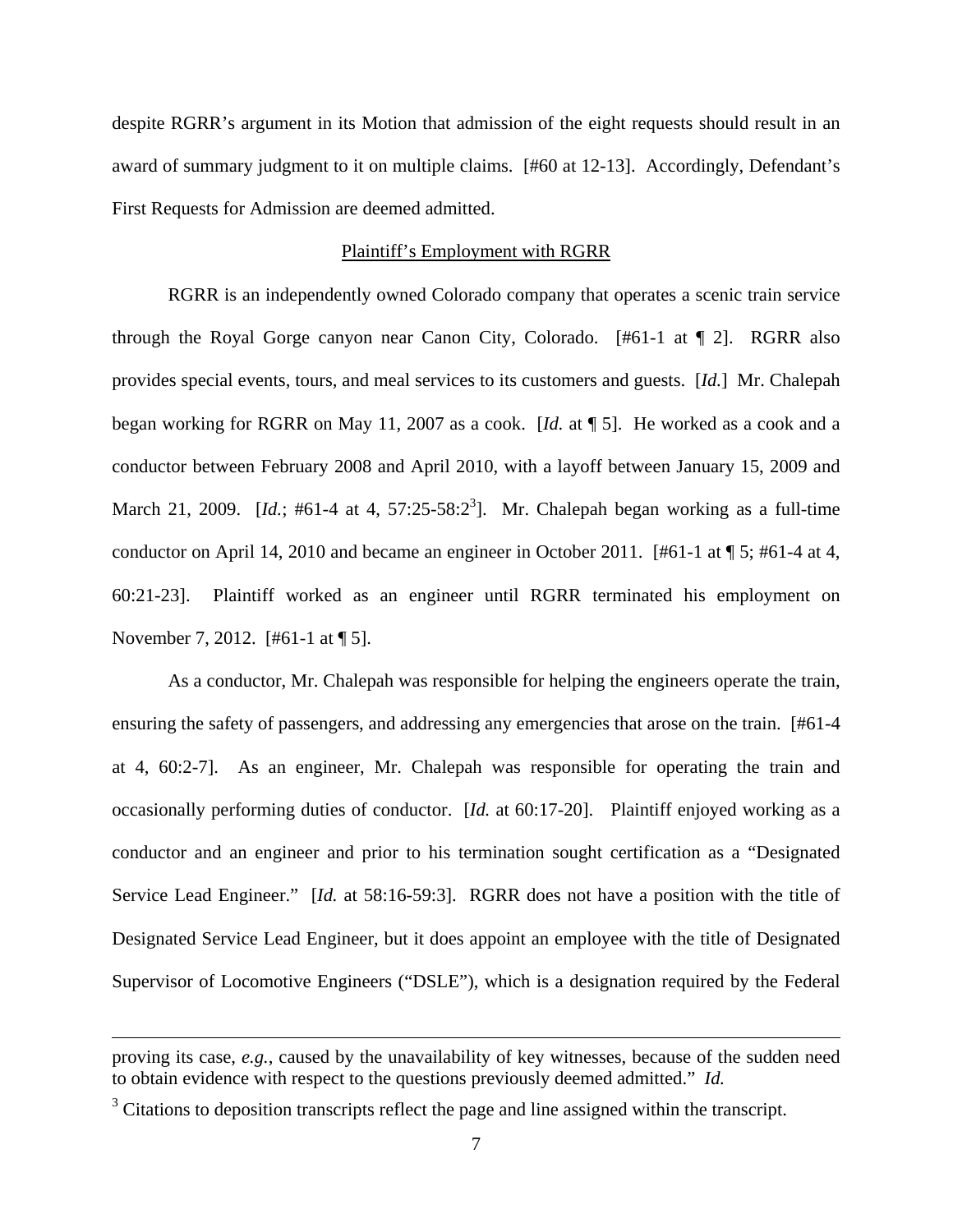Railroad Administration ("FRA"). [#61-1 at ¶ 7]. In 2012, RGRR appointed Mr. Gay as DSLE because he was the only RGRR employee who was qualified for the position. [#62-4 at ¶¶ 1, 4]. The DSLE designation does not constitute a promotion and does not include a pay raise; it is simply a position that the FRA required RGRR to fill. [*Id.* at ¶ 4].

 Chad Tenorio ("Mr. Tenorio") was RGRR's Superintendent of Operations and Plaintiff's supervisor until September 2012. [#61-1 at  $\parallel$  8; #61-4 at 5, 61:2-6]. At the time, Steve Kaverman was General Manager and Glenn Hayes ("Mr. Hayes") was Assistant General Manager with RGRR. [#62-7 at ¶ 6; #62-7 at ¶ 1, #61-4 at 6-7, 68:16-69:6]. Mr. Cacy, who also self-identified as Native American,<sup>4</sup> worked as a conductor. [#61-3 at  $\P$  11; #61-4 at 7, 9, 70:18-21, 87:5-7]. Mr. Gay worked as an engineer. [#61-4 at 9, 86:21-24]. Mike Krammer also worked as an engineer. [#61-4 at 9, 86:21-24]. Brent Evans worked as maintenance personnel. [#61-4 at 9, 87:8-21]. When Mr. Tenorio left, Mr. Chalepah voiced his interest in the Superintendent of Operations position to Mr. Hayes, but did not otherwise apply for the job. [#61-4 at 8, 81:12-82:2]. Mr. Hayes told Plaintiff that RGRR would "keep [him] in mind and let [him] know how [RGRR is] going to move forward with the position." [*Id.*] Rather than replace Mr. Tenorio, RGRR allocated the superintendent duties between two new positions: Operations Manager and Chief Mechanical Officer. [#61-1 at ¶ 9; #61-4 at 8, 82:7-17]. On November 1, 2012, RGRR announced that Mr. Cacy had been selected for the Operations Manager position and Brent Evans would serve as the Chief Mechanical Officer. [#61-1 at ¶¶ 10-11; #61-4 at 8, 84:12-15]. These individuals were expected to maintain some responsibilities of their former positions. [#61-1 at ¶ 9; #62-7 at ¶ 5].

<sup>&</sup>lt;sup>4</sup> Plaintiff testified that he believes Mr. Cacy spoke of being Native American at work and that other RGRR employees knew he was Native American. [#61-5 at 1, 107:22-9]. He further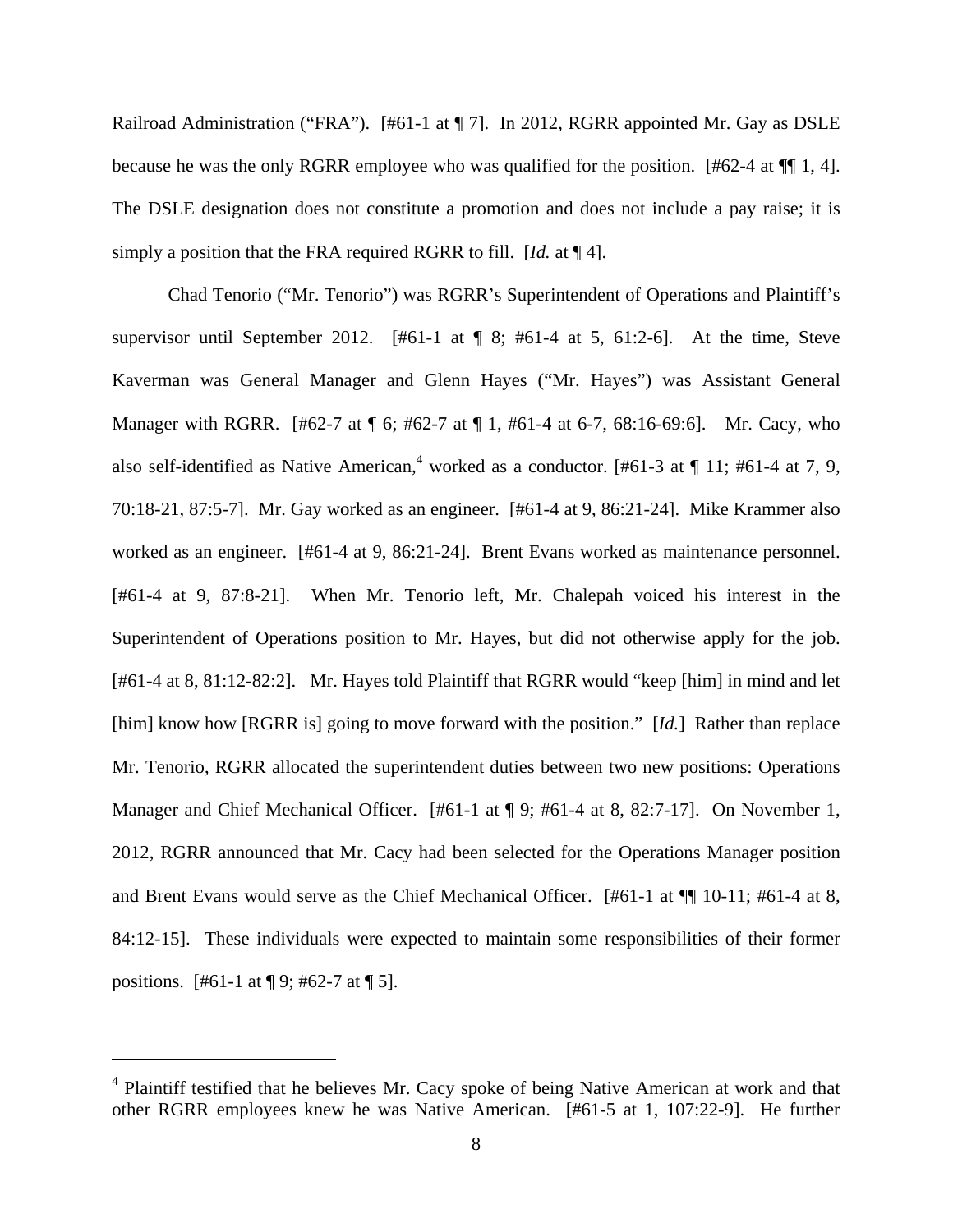Mr. Cacy was appointed Operations Manager because he had assumed and been performing many of the position's duties prior to Mr. Tenorio's departure. [#61-1 at ¶ 10; #61-3 at ¶ 4; #62-7 at ¶ 5; #84-1 at ¶ 6]. Such duties included record keeping, rail operations maintenance, completion of paperwork required by the FRA, and assisting with the scheduling and management of maintenance projects. [#61-1 at ¶ 10]. Mr. Evans was appointed Chief Mechanical Officer because he was the only journeyman electrician and certified diesel mechanic and RGRR's "most qualified mechanic and was familiar with the maintenance duties associated with [the] job."  $[#61-1$  at  $[$  10;  $#63-1$  at  $[$  2]. Following these promotions, Plaintiff did not complain to RGRR that Mr. Cacy or Mr. Evans was not qualified to hold their new positions. [#61-4 at 9, TR: 88:19-25].

#### Plaintiff's Suspension and Subsequent Termination

 Mr. Chalepah was upset that he was not promoted to the Operations Manager position. [#61-4 at 11, 97:21-23; #69-6 at 31]. On November 3, 2012, Plaintiff arrived two hours late to work after informing his co-workers, but not his manager, that he would be late. [#61-4 at 11, 97:3-9; #69-6 at 30]. On November 5, 2012, Mr. Chalepah left work in a company truck to fill it with gas. [#61-4 at 11, 99:8-10]. Mr. Cacy asked him to return to work because another employee needed the company gas card. Mr. Chalepah responded by text message, "No s\*\*t. Why don't he drive down here." [*Id.* at 99:11-19 101:1-102:4; #61-3 at ¶ 7]. Ms. Keegan and Mr. Hayes learned of the text message that day.  $[#61-3 \text{ at } ]$  7, 8;  $#61-1 \text{ at } ]16$ ;  $#84-1 \text{ at } ]18]$ . RGRR, through Ms. Keegan and Mr. Hayes, suspended Mr. Chalepah on November 5, 2012 "for the text message and other things that have come to light."  $[#61-1$  at  $\P\P$  16-17;  $#62-7$  at  $\P$  9;  $#61-$ 4 at 11, 99:25-100:5]. Ms. Keegan and Mr. Hayes terminated Plaintiff on November 7, 2012 for

testified that Mr. Cacy has a tattoo on his arm of a Peyote bird, a Native American symbol, and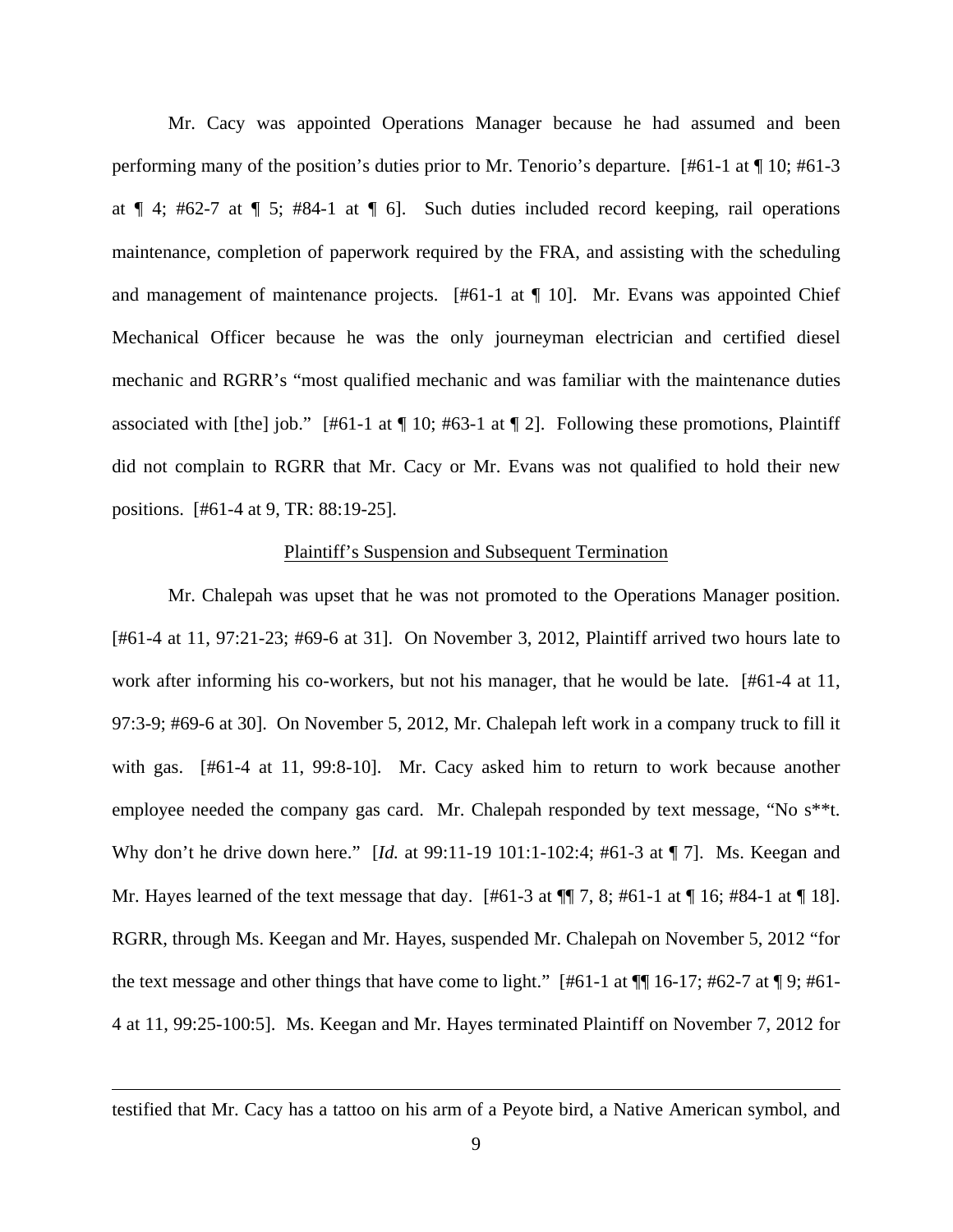stated reasons of insubordination and disruptive behavior.  $[#61-1$  at  $\P\P$  17, 19;  $#62-7$  at  $\P\P$  8-10]. Mr. Chalepah denies that he was angry or insubordinate. However, he does not deny reporting to work late or sending a profane text message to Mr. Cacy. *See* [#61-4 at 11, 97:1-9, 99:8-24].

 Following his termination, Plaintiff filed a Notice of Charge of Discrimination. *See* [#69- 6 at 33]. On or about November 9, 2012, Mr. Chalepah applied for unemployment benefits. [#69 at 16, ¶ 42]. On December 10, 2012, the Colorado Department of Labor and Employment ("CDLE") determined that Plaintiff was entitled to benefits. [#69-6 at 37]. RGRR appealed that decision [#69-6 at 41], which was subsequently affirmed. [#69-6 at 53-55; #69-7 at 21-23]. Plaintiff received a Notice of Right to Sue from the EEOC on May 20, 2013. [#69 at 19, ¶ 57].

#### Temporary Civil Protection Order

 On April 4, 2011, RGRR issued a formal written notice to Mr. Chalepah that his possession of a firearm on company property violated the "Anti-Violence" section of the RGRR Employment Handbook. [#63-2]; *see* [#84-1 at ¶ 27]. After Plaintiff was terminated, Mr. Cacy attested to observing him on RGRR property and drive past the company's maintenance shop several times. [#61-3 at ¶ 12]; *see* [#84-1 at ¶ 28]. Around this time, when RGRR was challenging Plaintiff's application for unemployment benefits, several of its trains were vandalized amounting to approximately \$2,000 in damages. [#61-1 at ¶ 21]. Ms. Keegan contacted the Canon City Police Department ("CCPD") with the above facts and the CCPD completed a police report. [#61-1 at ¶ 22; #62-5]. Ms. Keegan then sought a civil protection order against Plaintiff because she believed that he "posed a threat to RGRR, its property, and the safety of RGRR employees and customers." [#61-1 at ¶ 23]. On April 4, 2013, the County

that Plaintiff has the same tattoo. [*Id.* at 108:9-15].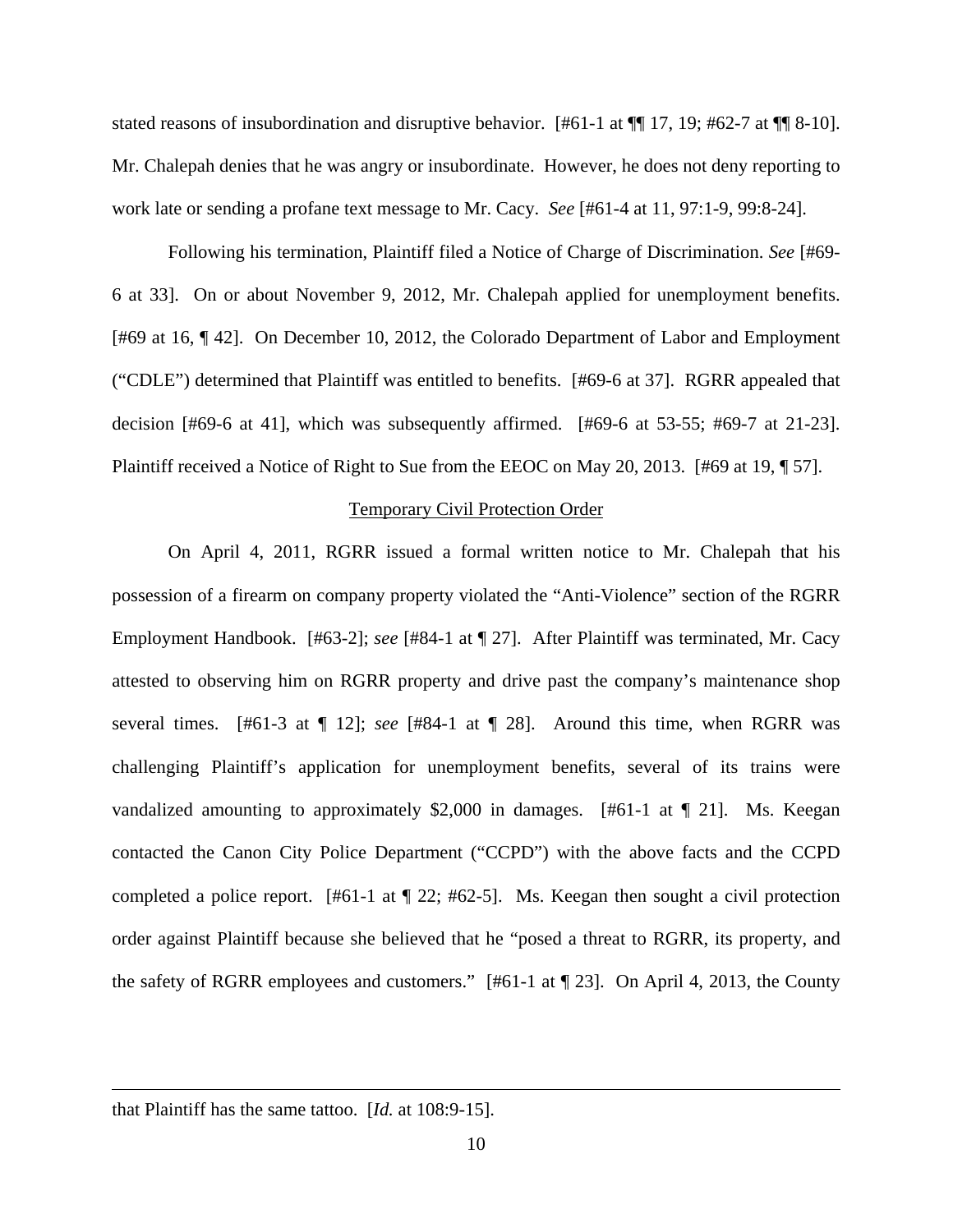Court in Fremont County, Colorado issued a temporary civil protection order against Mr. Chalepah. [#62-6; #69-7 at 4-10].<sup>5</sup>

## RGRR Employment Handbook

 The RGRR Employment Handbook (the "Handbook") instructs that it, or receipt of it, "does not give rise to any enforceable contractual rights relating to the continuing employment or receipt of benefits between [RGRR] and its employees." [#61-2 at 2]. The Handbook provides that employment with RGRR is at-will, that "any verbal statements made by management are not intended to constitute a contract of employment, either express of implied, nor are they a guarantee of employment for a specific duration," and that only the owners of RGRR have authority to enter into an employment agreement for a specified period of time and such agreement must be in writing and signed by an owner and the employee. [*Id.*]

 The Handbook also prohibits "unlawful harassment because of race…color…national origin…or any other applicable status protected by state or local law," and defines unlawful harassment as "verbal or physical conduct, which has the purpose or effect of substantially interfering with an individual's work performance or creating an intimidating, hostile or offensive work environment." [#61-2 at 4]. This policy applies to all employees, "including managers, supervisors, [and] co-workers." [*Id.*] Relevant to the pending Motion for Summary Judgment, the Handbook instructs that employees who will be absent or late to work "must speak to their immediate supervisor or another manager as soon as possible prior to the start of their shift. Leaving messages with other employees or on voice mail is not acceptable." [#69-6 at 9].

<sup>&</sup>lt;sup>5</sup> Plaintiff attests in his affidavit in support of Sur-Reply that RGRR was ultimately unsuccessful in obtaining a permanent restraining order against him, that he "won the Restraining Order" and that the state court judge who presided over the hearing stated, "the inference there that the court would draw, that if anybody might have a grudge, it might the Royal Gorge Railroad." [#84-1 at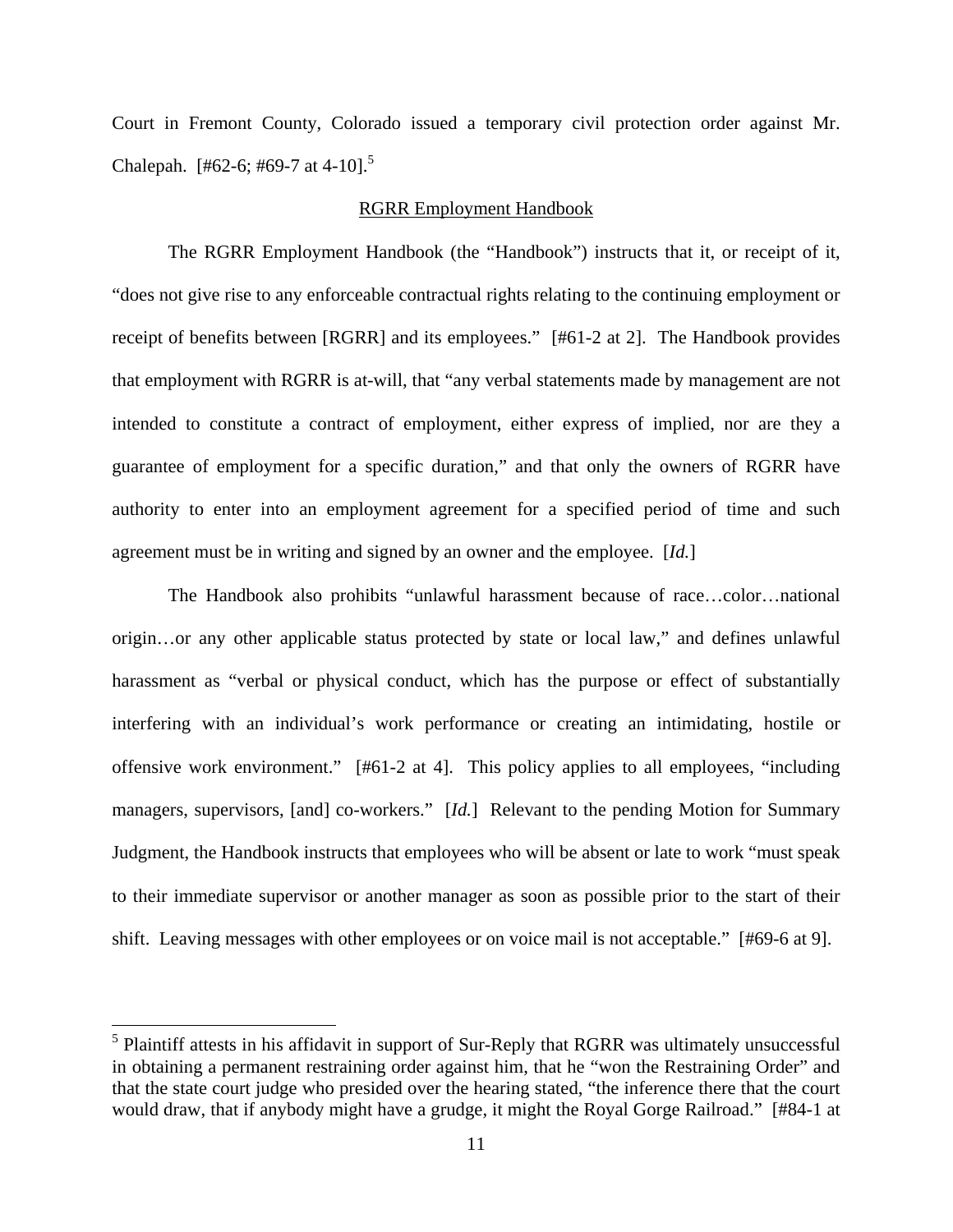Mr. Chalepah understood that he could quit his job at any time and that RGRR could terminate its employment relationship with him as long as the termination did not stem from an unlawful reason. [#61-5 at 2-3, 112:23-113:4]. Mr. Chalepah did not sign a contract with RGRR, did not enter into a written agreement with the owners of RGRR, and understood that the Handbook did not constitute a contract of employment. [*Id.* at 3, 113:12-114:8].

## **STANDARD OF REVIEW**

 Summary judgment is appropriate only if "the movant shows that there is no genuine dispute as to any material fact and the movant is entitled to judgment as a matter of law." Fed. R. Civ. P. 56(a); *Celotex Corp. v. Catrett,* 477 U.S. 317, 322 (1986); *Henderson v. Inter–Chem Coal Co., Inc.,* 41 F.3d 567, 569 (10th Cir. 1994). "A 'judge's function' at summary judgment is not 'to weigh the evidence and determine the truth of the matter but to determine whether there is a genuine issue for trial.'" *Tolan v. Cotton*, 134 S.Ct. 1861, 1866 (2014) (quoting *Anderson v. Liberty Lobby,* 477 U.S. 242, 249 (1986)). Whether there is a genuine dispute as to a material fact depends upon whether the evidence presents a sufficient disagreement to require submission to a jury or conversely, is so one-sided that one party must prevail as a matter of law. *Anderson,* 477 U.S. at 248–49; *Stone v. Autoliv ASP, Inc.,* 210 F.3d 1132, 1136 (10th Cir. 2000); *Carey v. U.S. Postal Service,* 812 F.2d 621, 623 (10th Cir. 1987). A fact is "material" if it pertains to an element of a claim or defense; a factual dispute is "genuine" if the evidence is so contradictory that if the matter went to trial, a reasonable party could return a verdict for either party. *Anderson,* 477 U.S. at 248. "Where the record taken as a whole could not lead a rational trier of fact to find for the non-moving party, there is no 'genuine issue for trial.'" *Matsushita Elec.* 

<sup>¶¶ 31, 32].</sup> Plaintiff did not cite to the record however, and this court was not able to locate in the record a transcript of or order from this proceeding.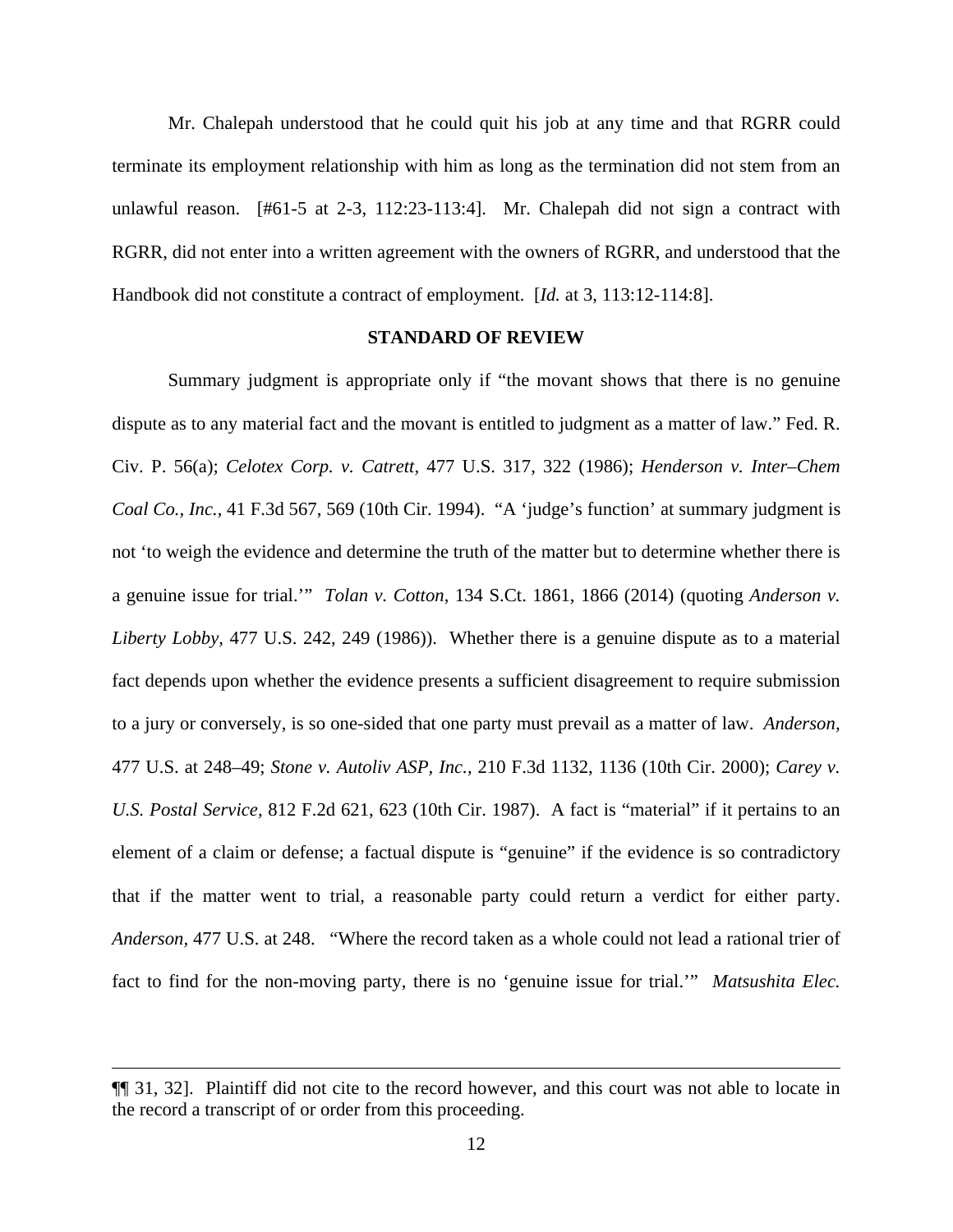*Indus. Co., Ltd. v. Zenith Radio Corp.*, 475 U.S. 574, 587 (1986) (citing *First Nat. Bank of Ariz. v. Cities Service Com*, 391 U.S. 253, 289 (1968)).

 In reviewing a motion for summary judgment the court views all evidence in the light most favorable to the non-moving party. *See Garrett v. Hewlett-Packard Co.,* 305 F.3d 1210, 1213 (10th Cir. 2002). However, the nonmovant must establish, at a minimum, an inference of the presence of each element essential to the case. *Hulsey v. Kmart, Inc.,* 43 F.3d 555, 557 (10th Cir. 1994) (citation omitted). When, as here, the moving party does not bear the ultimate burden of persuasion at trial, it may satisfy its burden at the summary judgment stage by identifying "a lack of evidence for the nonmovant on an essential element of the nonmovant's claim." *Adler v. Wal–Mart Stores, Inc.,* 144 F.3d 664, 671 (10th Cir. 1998) (citation omitted). *See also Anderson*, 477 U.S. at 256 (The nonmovant "may not rest upon mere allegation or denials of his pleadings, but must set forth specific facts showing that there is a genuine issue for trial."). Conclusory statements based merely on speculation, conjecture, or subjective belief are not competent summary judgment evidence. *See Bones v. Honeywell Int'l, Inc.,* 366 F.3d 869, 875 (10th Cir. 2004). The nonmoving party's evidence must be more than "mere reargument of [his] case or a denial of an opponent's allegation" or it will be disregarded. *See* 10B Charles Alan Wright, et al., Federal Practice and Procedure § 2738 at 356 (3d ed.1998).

 "A *pro se* litigant's pleadings are to be construed liberally and held to a less stringent standard than formal pleadings drafted by lawyers." *Hall v. Bellmon*, 935 F.2d 1106, 1110 (10th Cir. 1991) (citing *Haines v. Kerner*, 404 U.S. 519, 520-21 (1972)). While Mr. Chalepah initiated this action as a *pro se* litigant, he was represented by counsel when the Motion for Summary Judgment was filed and throughout the briefing process. *See* [#40].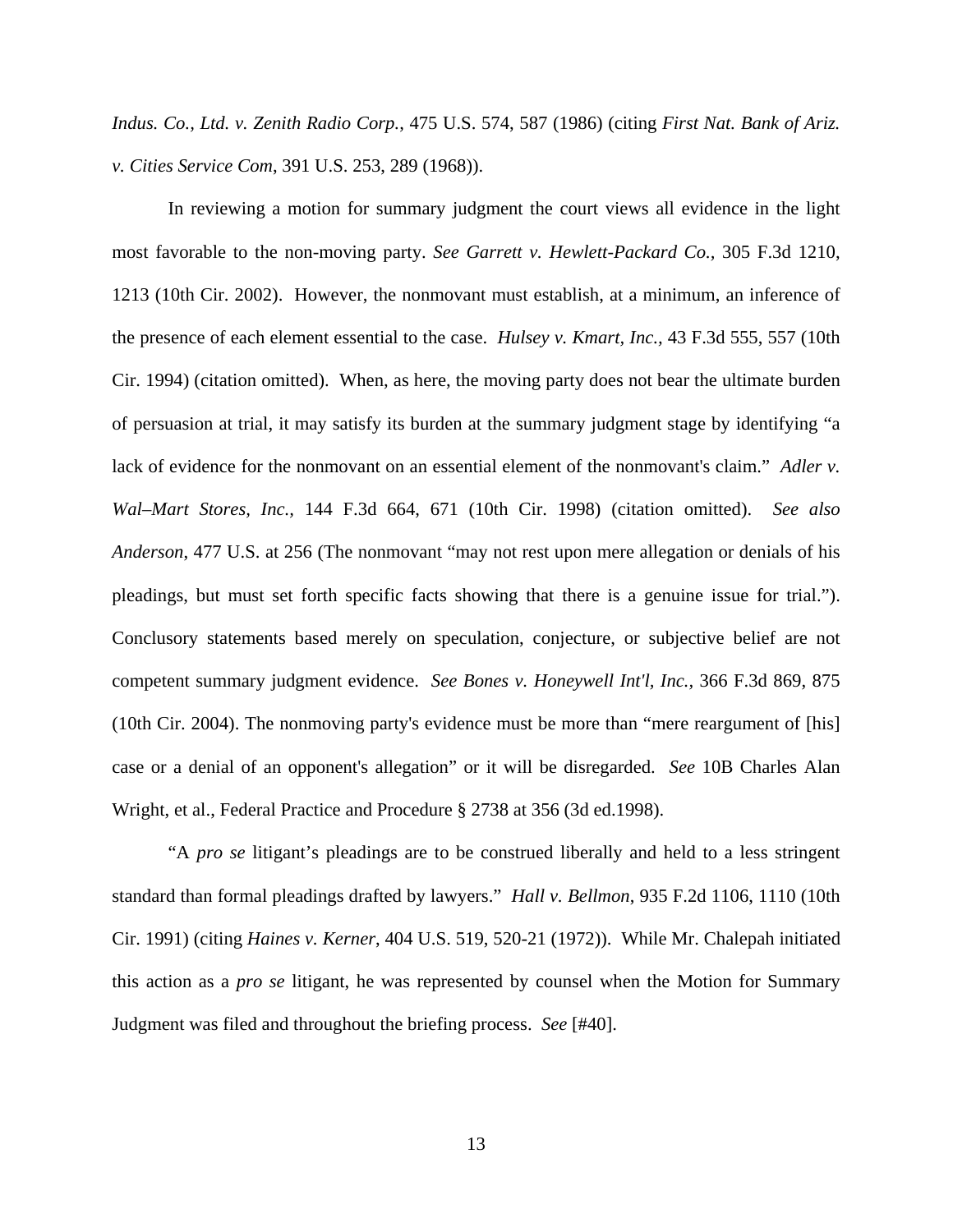#### **ANALYSIS**

#### **I. Title VII Discrimination**

 Title VII prohibits discrimination against any individual "with respect to [his] compensation, terms, conditions, or privileges of employment, because of such individual's race, color, religion, sex, or national origin." *Harris v. Forklift Sys, Inc.*, 510 U.S. 17, 21 (1993) (citing 42 U.S.C. § 2000e–2(a)(1)). Mr. Chalepah claims that he was terminated from his employment with RGRR because of his color and race.

 A plaintiff proves a violation of Title VII either by direct evidence of discrimination or by following the burden-shifting framework of *McDonnell Douglas Corp. v. Green,* 411 U.S. 792 (1973). *See Crowe v. ADT Sec. Servs. Inc.,* 649 F.3d 1189, 1194 (10th Cir. 2011). Where there is direct evidence of discriminatory intent, the court need not address the shifting allocations of burdens of proof under *McDonnell Douglas*. *Furr v. AT & T Techs., Inc.,* 824 F.2d 1537, 1549 (10th Cir. 1987). "Direct evidence demonstrates on its face that the employment decision was reached for discriminatory reasons." *Riggs v. AirTran Airways, Inc.,* 497 F.3d 1108, 1117 (10th Cir. 2007) (brackets omitted) (internal quotation marks omitted). This evidence must "speak directly to the issue of discriminatory intent" as well as "relate to the specific employment decision in question." *Chytka v. Wrigth Tree Service, Inc.*, 925 F. Supp. 2d 1147, 1162 (D. Colo. 2013) (citation omitted). Plaintiff testified that Mr. Evans referred to him as "UPS," asked, "[w]hat can brown do for you," and stated that because Plaintiff had brown colored skin, "if you give him a shovel, he won't stop till you tell him to." [#61-4 at 10, 91:3- 17]. Plaintiff further testified that he was aware that Mr. Kaverman made a comment to Mr. Tenorio "about [his] nationality and that people of [his] nationality…can't handle their liquor." [#61-5 at 106:4-12]. Comments in the workplace that reflect personal bias may qualify as direct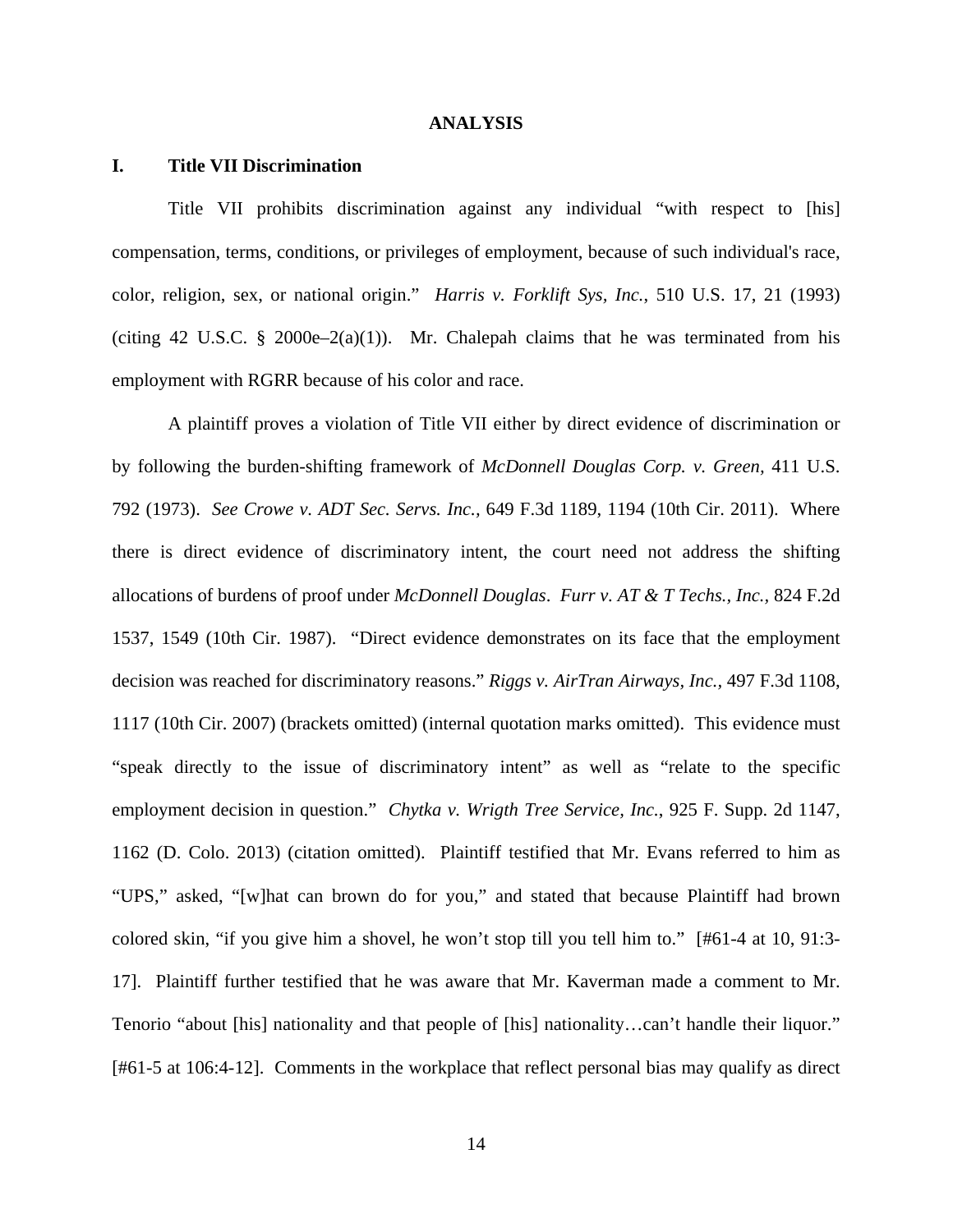discrimination if the speaker had decision making authority and acted on his discriminatory beliefs. *Tabor v. Hilti, Inc.*, 703 F.3d 1206, 1216 (10th Cir. 2013) (citing *Ramsey v. City & Cnty. of Denver,* 907 F.2d 1004, 1007–08 (10th Cir. 1990)). However, Mr. Evans was not in a decision-making role. In addition, there is no evidence in the record that Mr. Evans ever supervised Plaintiff. *See* [#61-4 at 3, 4-5, 8, 9, TR: 56:14-23, 60:21-61:4, 84:21-23, 87:8-21]. Nor is there evidence that Mr. Evans was involved in the decision to appoint Mr. Cacy as Operations Manager or terminate Plaintiff [*see* #61-1 at ¶¶ 12, 18; #62-7 at ¶¶ 5, 6, 10], let alone that Mr. Evans acted on any personal bias towards Mr. Chalepah. Similarly, while Mr. Kaverman was a member of RGRR management, Plaintiff could not identify at his deposition when Mr. Kaverman made the alleged comment to Mr. Tenorio, and Plaintiff has not demonstrated that Mr. Kaverman was motivated by a personal bias in any decision to promote or fire Plaintiff.<sup>6</sup> [*See* #61-5 at 1, 107:6-11]. Mr. Chalepah also does not adduce any evidence that either Mr. Hayes or Ms. Keegan ever acted with any bias based on discriminatory motive against him. Accordingly, Mr. Chalepah has not established an incidence of direct discrimination and this court will analyze his Title VII claim pursuant to the *McDonnell Douglas* test.

 Under *McDonnell Douglas*, Mr. Chalepah must first set forth a *prima facie* case of discrimination, which requires that he establish (1) he is a member of a protected class, (2) he

<sup>&</sup>lt;sup>6</sup> Plaintiff asserts in his affidavit in support of Sur-Reply that Mr. Evans and Mr. Kaverman were "individual[s] [who had made] racial comments throughout [Plaintiff's] tenure with the RGRR [who] got to make a decision to terminate [him]." [#84-1 at ¶ 23]. However, these attestations simply do not demonstrate that Mr. Evans or Mr. Kaverman applied a personal bias to any decision regarding Plaintiff's employment with RGRR. *See Ramsey*, 907 F.2d at 1008 (for evidence to constitute direct evidence of discriminatory conduct, "it would need to show, not simply personal bias, but that the employer acted on his or her discriminatory beliefs."). *Cf. Price Waterhouse v. Hopkins*, 490 U.S. 228, 251 (1989) ("Remarks at work that are based on sex stereotypes do not inevitably prove that gender played a part in a particular employment decision. The plaintiff must show that the employer actually relied on her gender in making its decision.").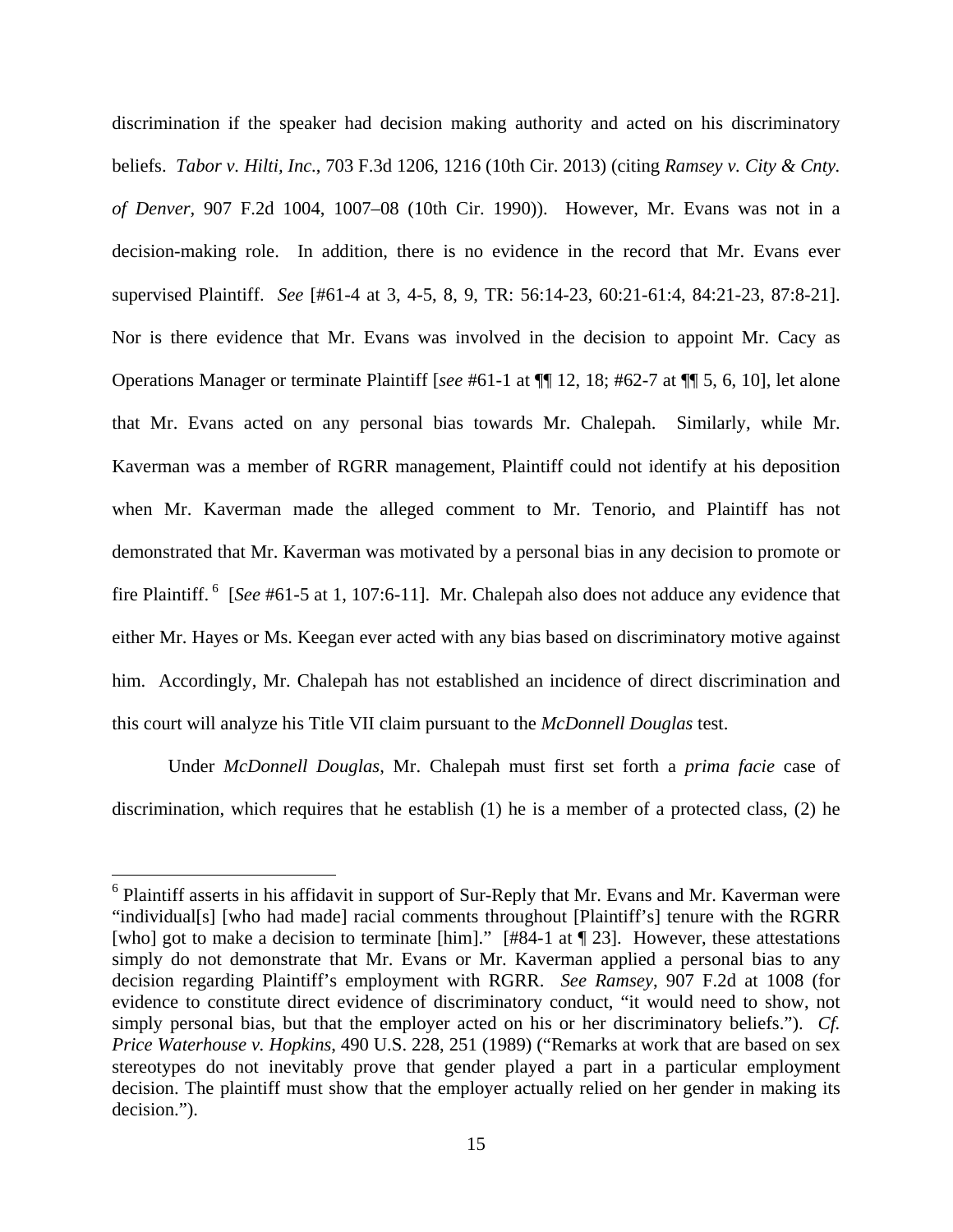applied for an available position for which he was qualified, and (3) he was rejected under circumstances which give rise to an inference of unlawful discrimination. *Tabor*, 703 F.3d at 1216 (quoting *Texas Dep't of Cmty. Affairs v. Burdine,* 450 U.S. 248, 253 (1981)). The *prima facie* burden is "slight," *Orr v. City of Albuquerque,* 417 F.3d 1144, 1149 (10th Cir. 2005), and, if demonstrated, requires RGRR to articulate a nondiscriminatory reason for the adverse employment action. *See Barlow v. C.R. England, Inc.*, 703 F.3d 497, 505 (10th Cir. 2012). Plaintiff may then present evidence to show that RGRR's rationale is pretextual. *See Fye v. Okla. Corp. Comm'n,* 516 F.3d 1217, 1227 (10th Cir. 2008). In order to establish a genuine issue of material fact as to pretext, a plaintiff must produce evidence that a defendant's nondiscriminatory reason is "unworthy of belief." *Randle v. City of Aurora*, 69 F.3d 441, 451 (10th Cir. 1995).A plaintiff can meet this burden with "evidence of such weaknesses, implausibilities, inconsistencies, incoherencies, or contradictions in the employer's proffered legitimate reasons for its action that a reasonable factfinder could rationally find them unworthy of credence." *Argo v. Blue Cross and Blue Shield of Kan., Inc.*, 452 F.3d 1193, 1203 (10th Cir. 2006) (quotation omitted)."Mere conjecture that the employer's explanation is pretext is insufficient to defeat summary judgment." *Anderson v. Coors Brewing Co.*, 181 F.3d 1171, 1179 (10th Cir. 1999) (citing *Morgan v. Hilti, Inc.,* 108 F.3d 1319, 1323 (10th Cir. 1997)).

 Mr. Chalepah claims RGRR discriminated against him in three instances: failure to assign him the DSLE designation; failure to promote him to Operations Manager; and decision to terminate his employment. RGRR does not dispute that Plaintiff is a member of a protected class [#60 at 13-14], but rather argues that he was not qualified for the DSLE designation or Operations Manager position, and that the circumstances of his termination do not give rise to an inference of unlawful discrimination. This court agrees.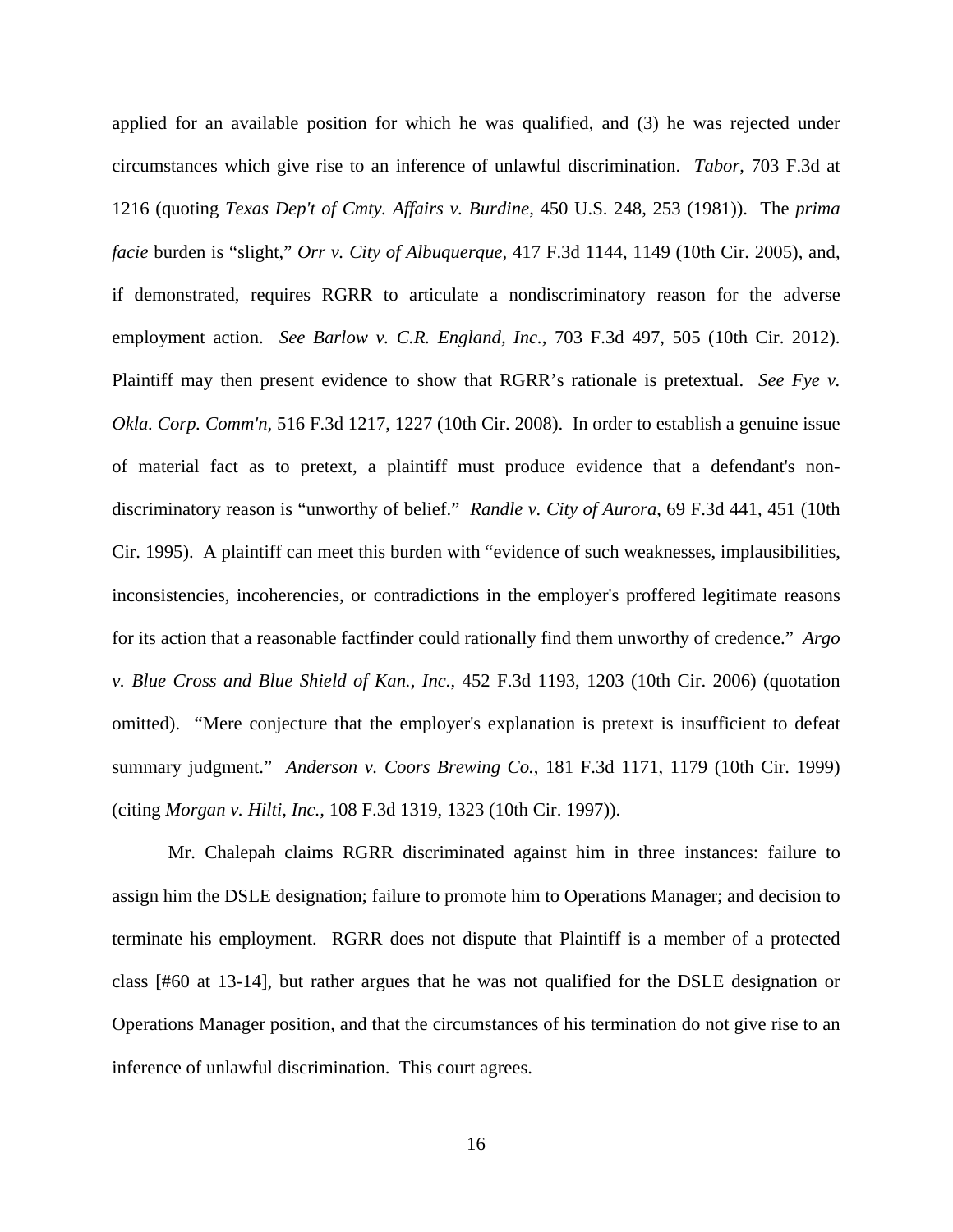Plaintiff admits that in October 2012 he did not qualify for the DSLE designation. [#84-1 at ¶ 8]. In 2012, federal rules required that an engineer have one year of experience to qualify for the designation. *See* [#69 at 7, ¶ 14]. When Mr. Tenorio left RGRR in September 2012, Mr. Gay had two years' experience as an engineer and Plaintiff had not yet acquired the requisite year. [#84-1 at ¶ 8]. The DSLE designation was offered to and declined by Mr. Krammer, who had three years' experience; therefore, Mr. Gay, the only employee qualified for the designation, received the DSLE title. [#61-4 at 9-11, TR: 87:22-88:4, 98:19-99:7; #69 at 7, ¶ 14]. Plaintiff concedes this fact, "Wayne Gay was perhaps the only one qualified for the DSLE position. Nevertheless, everyone at the RGRR knew that I was just a short step away from getting my own DSLE designation." [#84-1 at ¶ 9]. The fact that Plaintiff would have soon been eligible for the title is simply not actionable.

 Mr. Chalepah also alleges in his Complaint that he was "well qualified for the position of the Superintendent of Operations," (#1 at 3), but RGRR eliminated that position in September 2012. Plaintiff testified that he does not know what the duties of the Operations Manager position entail or the qualifications and credentials RGRR management considered in filling that role, and he does not believe (and did not complain at the time) that Mr. Cacy was unqualified for the Operations Manager position. [#61-4 at 9-10, 85:9-19, 86:18-20, 88:19-25]. Indeed, RGRR submitted evidence that Mr. Cacy was the most qualified candidate because under Mr. Tenorio he had already assumed and been performing many of the position's duties, such as managing maintenance projects and processing paperwork required by the FRA. [#61-1 at  $\P$  10; #61-3 at  $\P$  4; #62-7 at  $\P$  5; #84-1 at  $\P$  6]. Only once in Plaintiff's voluminous Response and Sur-Reply does he assert that he was qualified for the Operations Manager position, but he does so without the support of any admissible evidence. *See* [#84-1 at ¶ 11]. With respect to the Chief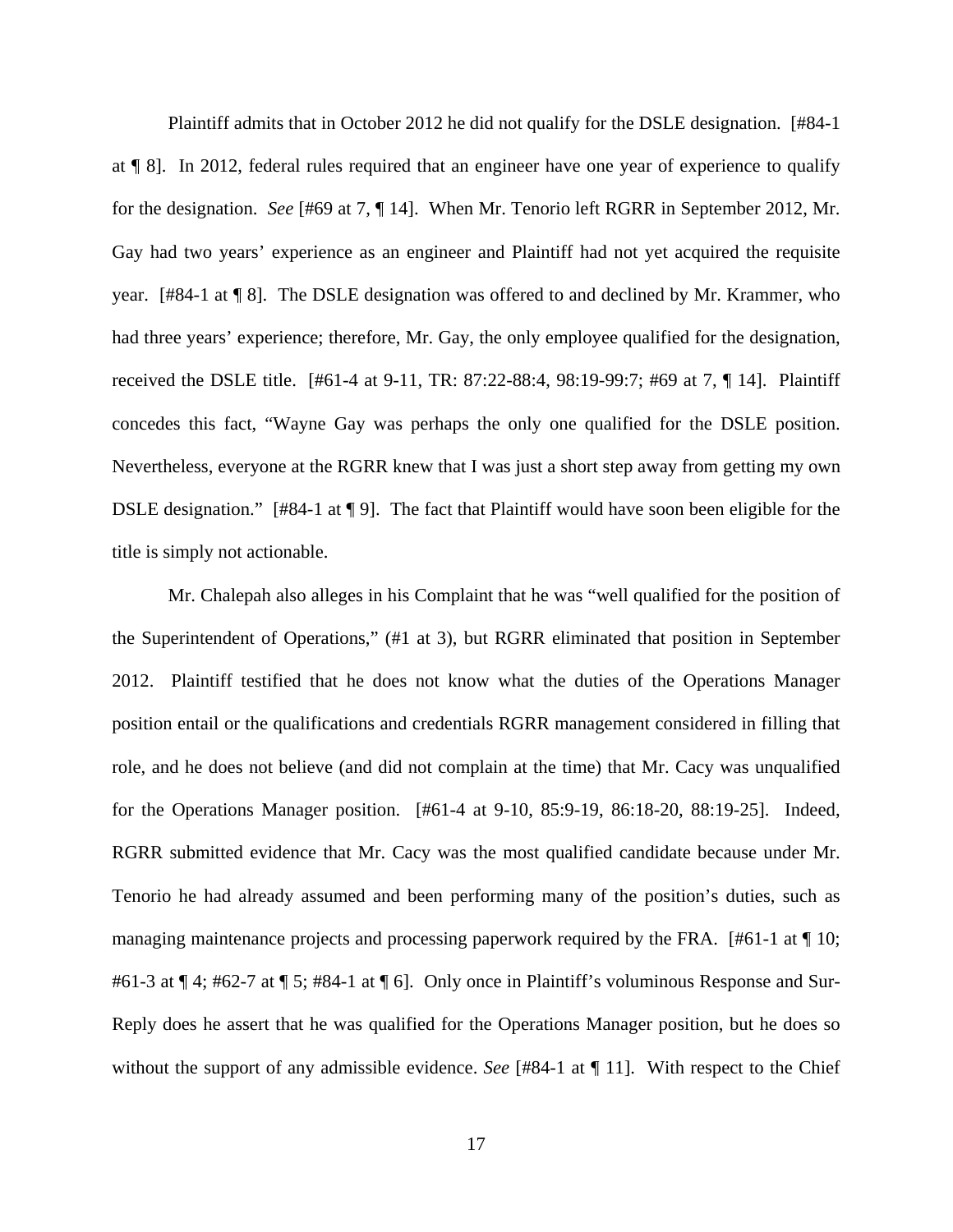Mechanical Officer position, Plaintiff testified that he is "not as mechanically inclined as Mr. Evans…[that] Mr. Evans…has a degree for diesel engine, so he's inclined…he's more knowledgeable," and that Plaintiff would not have qualified for the position. [#61-4 at 10, 89:4- 9; #84-1 at ¶ 8].

 As for Plaintiff's termination, RGRR is an at-will employer and thus may discharge an employee at any time so long as the basis for the discharge is not unlawful. [*See* #61-2 at 2]. Plaintiff does not assert that he had a contract for employment with RGRR, thus exempting him from the designation of an at-will employee. There is no dispute that while on the job Plaintiff sent a profane text message to Mr. Cacy that RGRR management deemed inappropriate, and that at least one co-worker took personal time to distance himself from what he described as Plaintiff's "negativity." [#61-1 at ¶¶ 15, 16; #62-4 at ¶ 3; #61-4 at 11-12, 99:11-100:5, 101:11- 19]. Nor does Plaintiff dispute that he reported late to work one morning without notifying his manager, in violation of the Handbook.<sup>7</sup> [#61-4 at 11, 97:1-20; #69-6 at 9]. Plaintiff relies on the decision of a CDLE Hearing Officer that he "was performing the work adequately." [#69-6 at 55]. Particularly, that Plaintiff's conduct with respect to the text message was not "so rude, insolent or offensive that a reasonable employer could not countenance it in the circumstances," and that he "was not insubordinate in the respect that he was repeatedly agitating against the employer's policies" or "failing to follow reasonable instructions of the employer." [#69-6 at 55]. However, Plaintiff has not cited authority, and I have found none, to suggest that this court

<sup>&</sup>lt;sup>7</sup> Plaintiff attests that on the morning in question he "called [his] supervisor and requested two hours off" [#84-1 at ¶ 14], yet he testified at his deposition that he only notified his co-workers. [#61-4 at 11, 97:3-9]. Plaintiff cannot assert in his affidavit a position contradictory to his deposition testimony for the purpose of creating a disputed fact. *See Franks v. Nimmo*, 796 F.2d 1230, 1237 (10th Cir. 1986) ("the utility of summary judgment as a procedure for screening out sham fact issues would be greatly undermined if a party could create an issue of fact merely by submitting an affidavit contradicting his own prior testimony").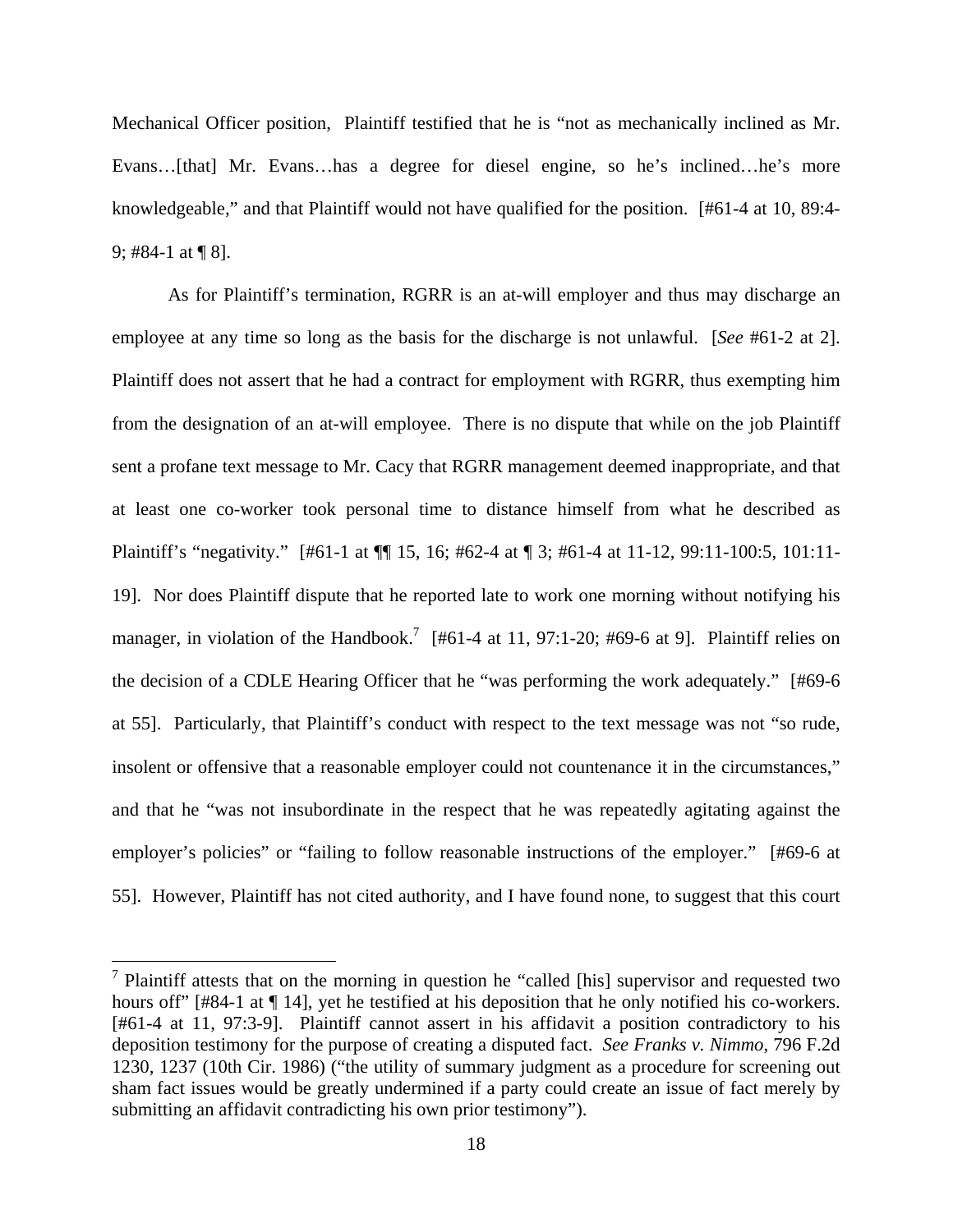is bound by a CDLE officer's conclusions of law. Indeed, section 8-74-108 of the Colorado Revised Statutes specifies that "[n]o findings of fact or law, judgment, conclusion, or final order made with respect to a determination under articles 70 to 82 of this title may be conclusive or binding or used as evidence in any separate or subsequent action or proceeding in another forum..." Colo. Rev. Stat. § 8-74-108.<sup>8</sup> Moreover, the question before the Hearing Officer was not whether Plaintiff had been discharged as a result of unlawful discrimination, but whether he was discharged "under circumstances that did not disqualify him from unemployment insurance benefits." [#69-6 at 53]. *See Motoyama v. Hawaii, Dept. of Transp.*, 864 F. Supp. 2d 965, 983 n.15 (D. Hawai'i 2012) (agreeing with defendants that the standard for state unemployment benefits "is different than that in a federal employment discrimination case.").

 Mr. Chalepah has not demonstrated that in September 2012 he was qualified for either the DSLE designation or Operations Manager position, and he has not presented admissible evidence to demonstrate that his termination occurred under circumstances that give rise to an inference of unlawful discrimination. Indeed, Mr. Chalepah testified that he has no evidence that RGRR failed to promote him, and then terminated him, because he is Native American, [#61-5 at 1, 2, 8, 105:11-16, 107:6-11, 109:15-20, 147:5-10]. *See Plotke v. White*, 405 F.3d 1092, 1107 (10th Cir. 2005) ("plaintiff must show a nexus between the allegedly discriminatory statements and the employer's decision."). Because I find that Mr. Chalepah has not established a nexus between any alleged discriminatory conduct and his failure to be promoted or his termination, this court concludes that Plaintiff has failed to establish a *prima facie* case of discrimination as to the DSLE designation and Operations Manager position. Therefore, I need not consider the subsequent inquiries of the *McDonnell Douglas* test. As for RGRR's decision to terminate him,

<sup>&</sup>lt;sup>8</sup> Article 73 governs employment benefits, eligibility, and discrimination.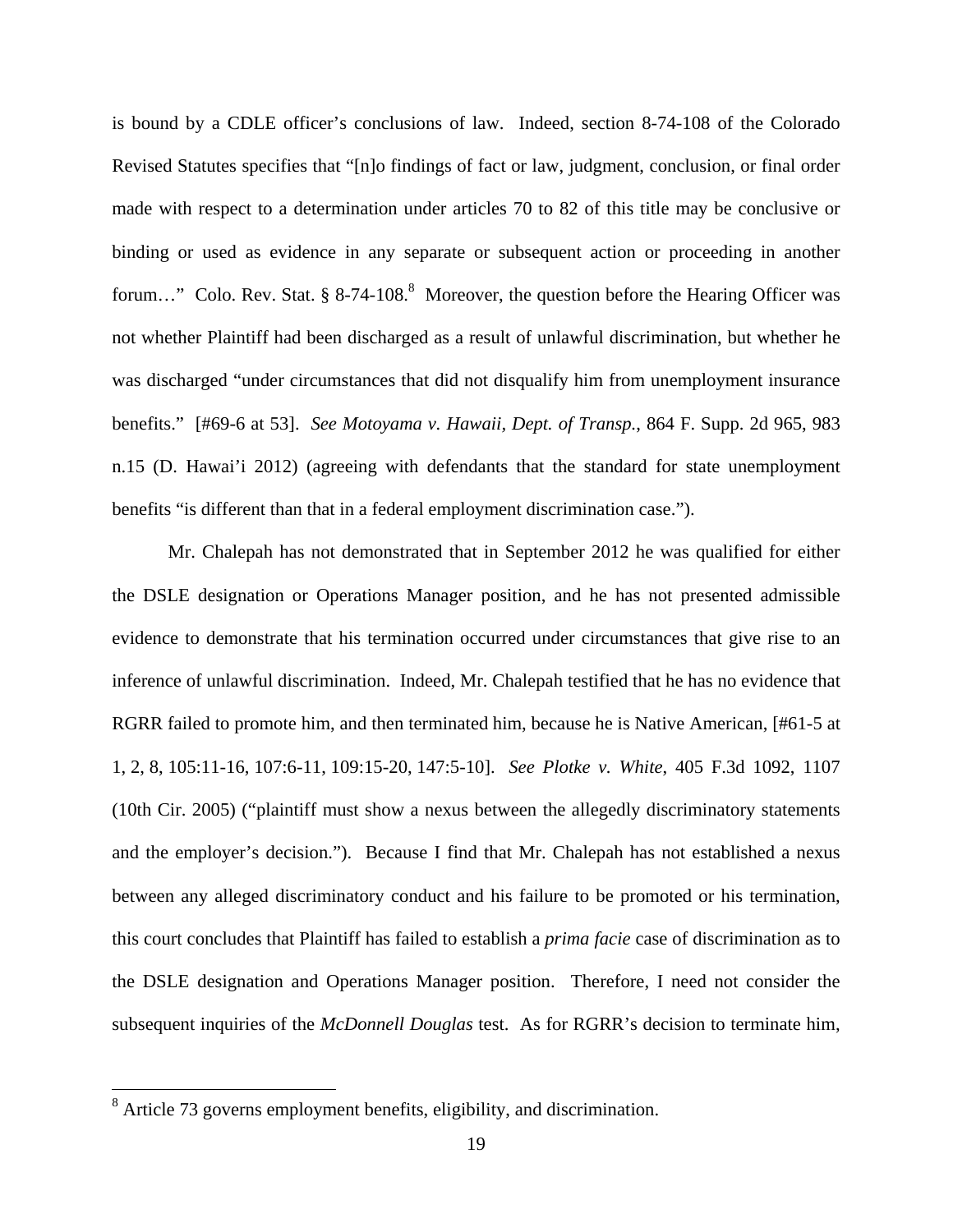I find that Plaintiff has not presented evidence to raise a genuine issue of material fact as to whether RGRR's asserted non-discriminatory rationale is pretextual. *See Neal v. Roche,* 349 F.3d 1246, 1252 (10th Cir. 2003) ("[I]t is enough [to grant summary judgment for the employer] if the plaintiff concedes a hidden motivation which the court concludes is nondiscriminatory ...."). While not dispositive, it is probative that RGRR hired another individual who selfidentified as Native American for the position for which Plaintiff contends (without support) that he was the most qualified. Accordingly, RGRR is entitled to entry of summary judgment on the discrimination claim.

#### **II. Intentional Infliction of Emotional Distress/Harassment**

 Mr. Chalepah claims that RGRR acted "intentionally, recklessly and/or with deliberate indifference to a substantial probability that severe emotional distress would result to [him]" by "branding [him] as a problematic individual and disciplining him for alleged infractions of company policy," and by terminating him. [#1 at 20, ¶ 77]. Plaintiff further claims that RGRR "knew or should have known that accusations against [him] were false…[and] Defendant ignored the evidence and attempted to coerce and intimidate other employees into implicating [him] in wrong-doing." [*Id.* at ¶ 75]. Finally, Plaintiff claims that RGRR's action toward him constitutes "evidence of a pattern of race discrimination and/or color discrimination which further constitutes extreme and outrageous conduct." [*Id.* at ¶ 78].

 Under Colorado law, a plaintiff may recover for the tort of intentional infliction of emotional distress (otherwise known as "outrageous conduct") only where the defendant's behavior is "extremely egregious." *Han Ye Lee v. Colo. Times, Inc.,* 222 P.3d 957, 963 (Colo. App. 2009). Mr. Chalepah must prove that RGRR (1) engaged in extreme and outrageous conduct, (2) recklessly or with the intent of causing him severe emotional distress, and (3) indeed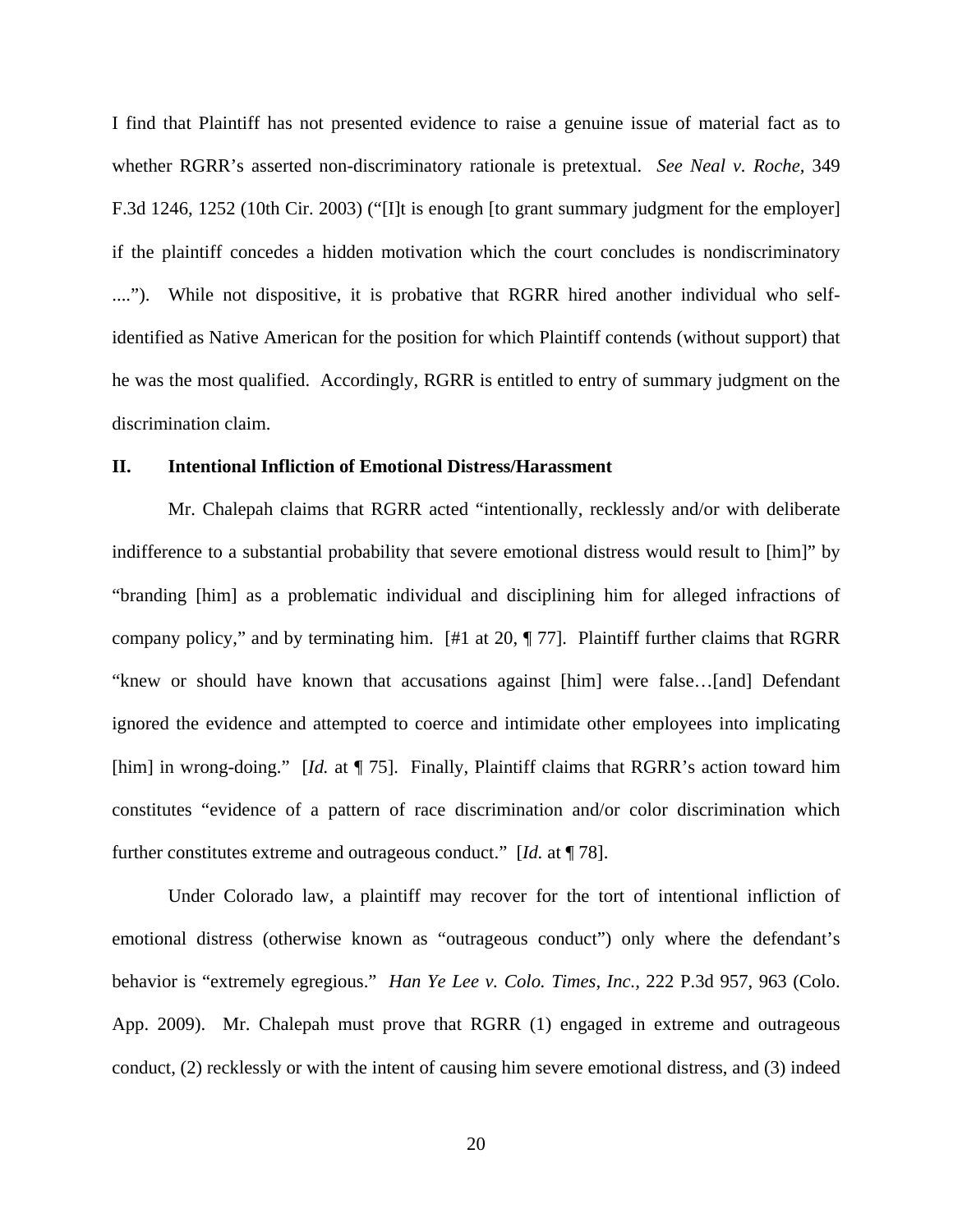caused him to suffer severe emotional distress. *Id.*; *see also Lammle v. Ball Aerospace & Technologies Corp.*, No. 11–cv–03248–MSK–MJW, 2013 WL 4718928, at \* 6 (D. Colo. September 1, 2013). Outrageous conduct is defined as conduct "so outrageous in character, and so extreme in degree, as to go beyond all possible bounds of decency, and to be regarded as atrocious, and utterly intolerable in a civilized community." *Culpepper v. Pearl Street Bldg., Inc.*, 877 P.2d 877, 882 (Colo. 1994). To be held liable, RGRR's conduct must be more than "unreasonable, unkind, or unfair; it must truly offend community notions of acceptable conduct." *Bellairs v. Coors Brewing Co.*, 907 F. Supp. 1448, 1459 (D. Colo. 1995).

As an initial matter, Plaintiff cannot proceed with alleged discrimination as the basis for this claim. *See Emerson c. Wembley USA Inc.,* 433 F. Supp. 2d 1200*,* 1228 (D. Colo. 2006); *see also Katz v. City of Aurora*, 85 F. Supp. 2d 1012, 1021 (D*.* Colo*.* 2000) (noting under Colorado law, where the allegations forming the basis of a claim for outrageous conduct are the same as those forming the basis for a claim of discrimination, and nothing more, they fail to state an independently cognizable claim). Second, the court has deemed admitted RGRR's Requests for Admission Nos. 1-8, which in relevant part substantiate the following: Plaintiff has no evidence that RGRR "ever acted willfully and with knowledge or reckless disregard to [Plaintiff] during [his] employment with Defendant"; at all times during Plaintiff's employment, RGRR "acted in good faith in its dealings with [him]"; and RGRR "exercised reasonable care to prevent and correct any harassing behavior toward [Plaintiff]." [#62-1 at ¶¶ 1, 2, 4]. On these bases alone Plaintiff cannot prevail on his Fourth Claim.

 Furthermore, Mr. Chalepah testified that he had no evidence that RGRR "knew" any accusations levied at him were false, or endeavored to "coerce and intimidate" his co-workers into implicating him in wrongdoing. [#61-5 at 9-10, 151:23-154:2, 155:1-156:19]. He further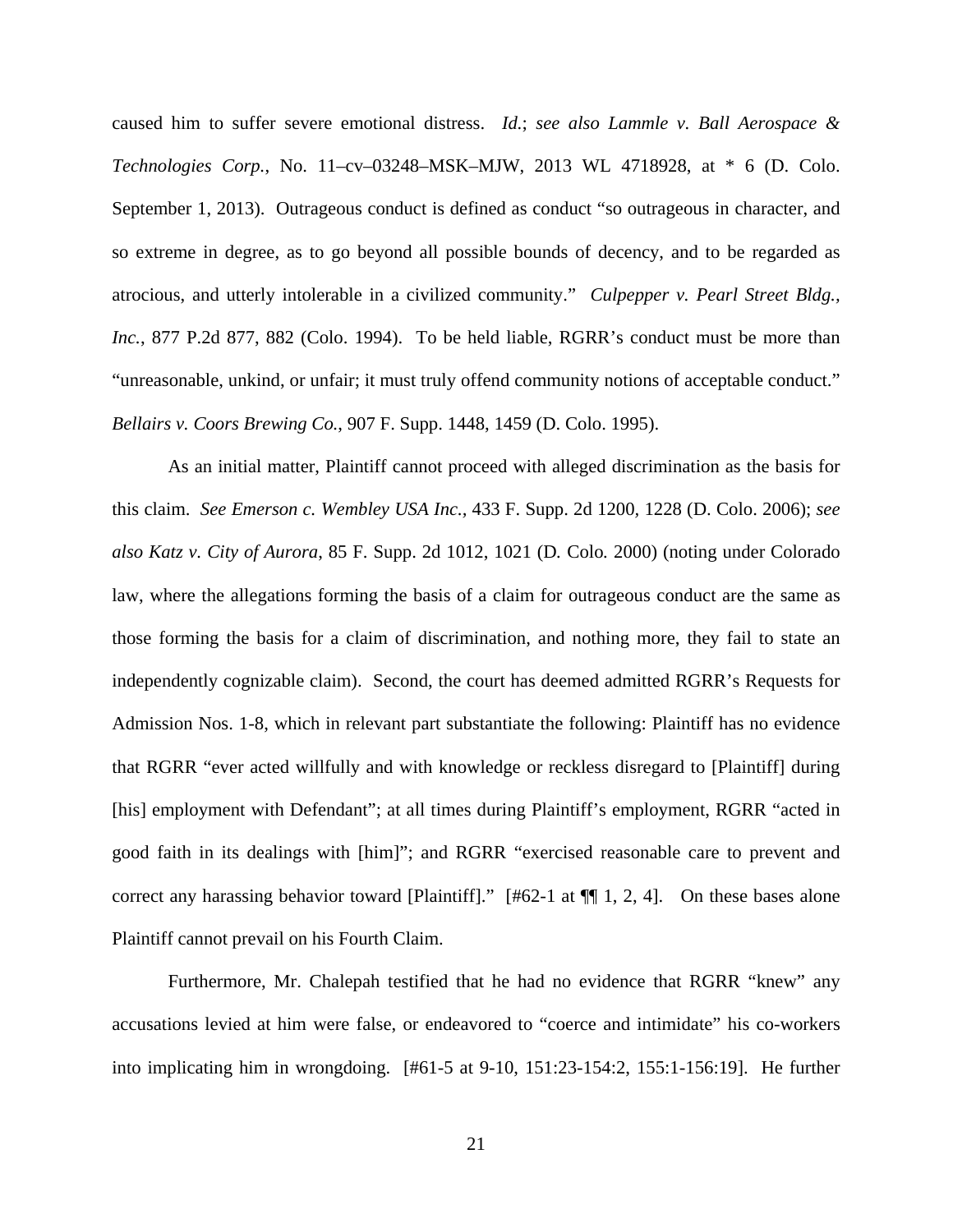testified that he has no evidence that RGRR knew accusations of his misconduct as an employee were false and nevertheless terminated him. [*Id.* at 10-11, 156:20-159:7, 159:8-24]. However, there is no dispute that Mr. Chalepah, for whatever reason, engaged in using profanity in response to a request to perform a work duty, and that conduct led, at least in part, to his termination. On the record before the court, I cannot conclude that such behavior by RGRR was "extremely egregious," even in light of the CDLE officer's conclusions. In addition, the "mere allegation by an employee that he was dismissed or demoted wrongfully, summarily, or in violation of the employer's policies and procedures fails to state a claim for outrageous conduct." *Bellairs*, 907 F. Supp. at 1459. And, unsupported conclusory allegations do not create a genuine issue of fact. *L & M Enter., Inc. v. BEI Sensors & Sys.,* 231 F.3d 1284, 1287 (10th Cir. 2000). Finally, Plaintiff has not demonstrated that the alleged outrageous conduct actually caused him to suffer severe emotional distress. Therefore, the court concludes that RGRR is entitled to judgment in its favor on Plaintiff's claim for intentional infliction of emotional distress.

#### **III. Abuse of Process**

 The charges brought against Mr. Chalepah by RGRR on or about April 4, 2013 in support of a civil protection order were dismissed on or about May 16, 2013. [#1 at  $\P$  87]. Plaintiff claims that RGRR is responsible for Ms. Keegan filing those charges, and that RGRR "knew or should have known that the charges were false and unfounded." [#1 at ¶¶ 87-89]. Plaintiff further claims that RGRR used the "criminal process for self-serving and improper motives and reasons, and to otherwise obtain a collateral benefit from the criminal process." [*Id.* at ¶ 90].

 To state a claim for abuse of process under Colorado law, Mr. Chalepah must prove that (1) RGRR acted with an ulterior purpose in invoking a judicial process; (2) its use of the process was in a manner that was inconsistent with proper use; and (3) he suffered damage as a result.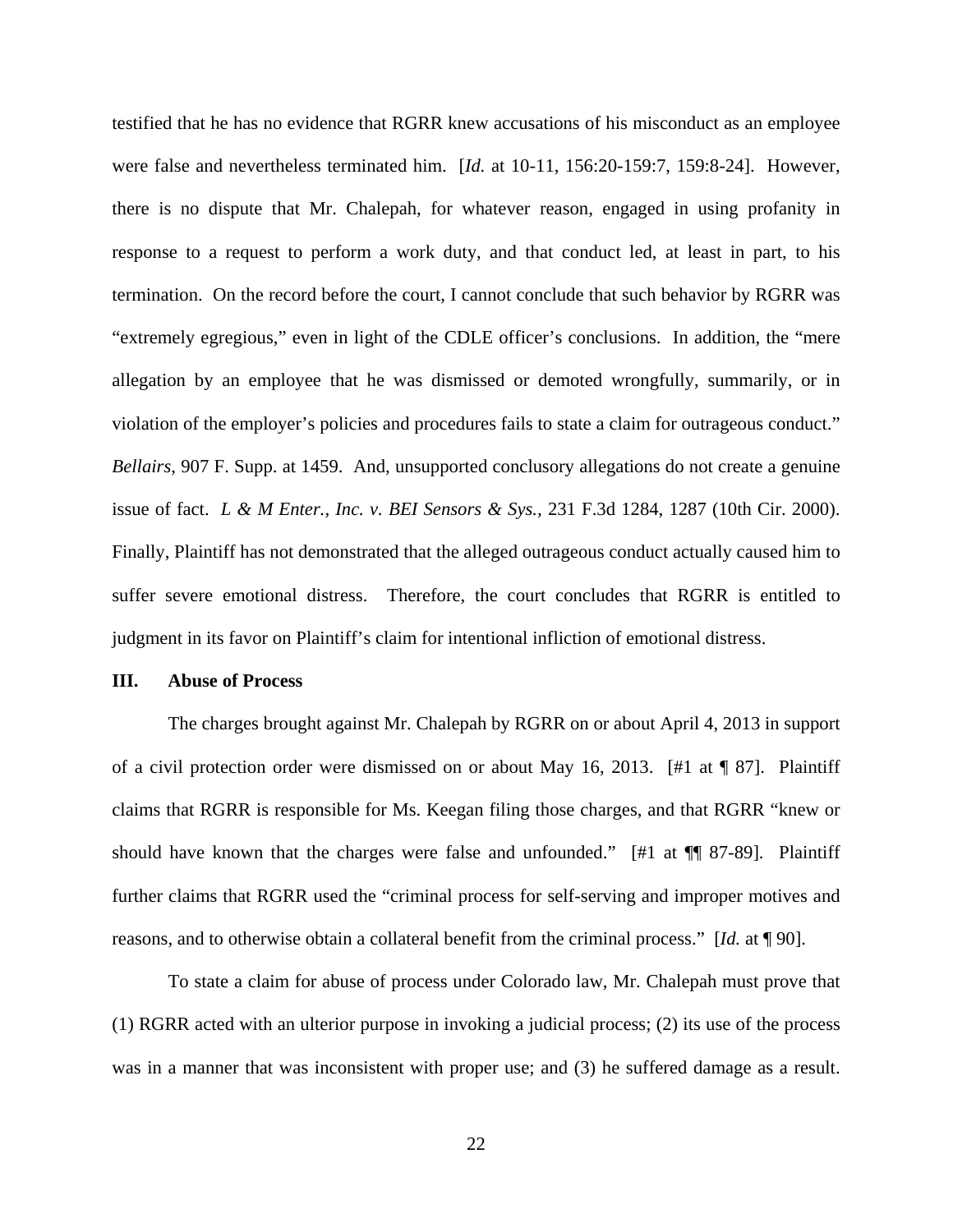*Tara Woods Ltd. Partnership v. Fannie Mae*, 731 F. Supp. 2d 1103, 1122 (D. Colo. 2010) (citing *Moore v. Western Forge Corp.,* 192 P.3d 427, 438 (Colo. App. 2007)). The Colorado Court of Appeals has cited with approval the following statement:

If the action is confined to its regular and legitimate function in relation to the cause of action stated in the complaint there is no abuse, even if the [party] had an ulterior motive in bringing the action or if he knowingly brought suit upon an unfounded claim. Further, while the ulterior motive may be inferred from the wrongful use of the process, the wrongful use may not be inferred from the motive.

*James H. Moore & Assocs. Realty, Inc. v. Arrowhead at Vail,* 892 P.2d 367, 373 (Colo. App. 1994) (quoting *Institute for Professional Development v. Regis College,* 536 F. Supp. 632, 635

(D. Colo. 1982) (Kane, J.)). Mr. Chalepah has not proven any of the above elements.

 A temporary restraining order preserves the status quo and prevents immediate and irreparable harm until the court may pass upon the merits of a request for preliminary injunction. "The essence of a temporary restraining order is its brevity, its ex parte character, and (related to the second element) its informality." *Flying Cross Check, L.L.C. v. Central Hockey*, 153 F. Supp. 2d 1253, 1258 (D. Kan. 2001) (quoting *Geneva Assur. Syndicate, Inc. v. Medical Emergency Services Associates,* 964 F.2d 599, 600 (7th Cir. 1992)). Ms. Keegan attested that during a narrow window of time, RGRR terminated Plaintiff's employment, Plaintiff applied for unemployment benefits, RGRR disputed his right to those benefits, and RGRR property was vandalized. [#61-1 at ¶¶ 19, 21]. Mr. Cacy attested that he observed Plaintiff on RGRR property after he was discharged, and Plaintiff does not dispute this. [#61-3 at ¶ 12]. Ms. Keegan filed for the civil protection order on RGRR's behalf on the basis of "stalking" and "physical assault, threat or other situation," [#69-7 at 4] because she "believed Chalepah posed a threat to RGRR, its property, and the safety of RGRR employees and customers." [#61-1 at ¶ 23]. This does not appear to be an improper use of a restraining order. Furthermore, Mr. Chalepah testified that he